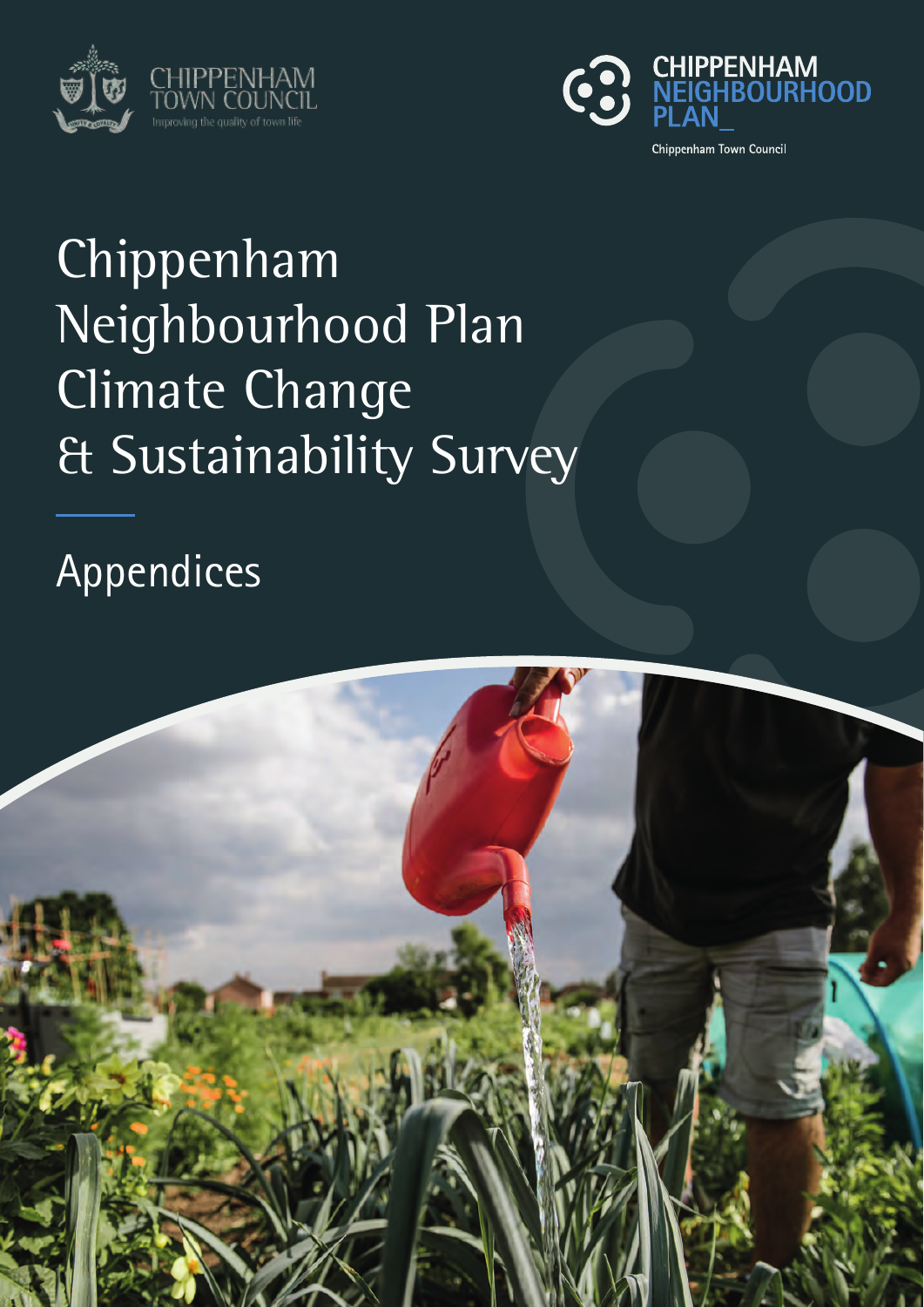



#### **Appendices**

#### Contents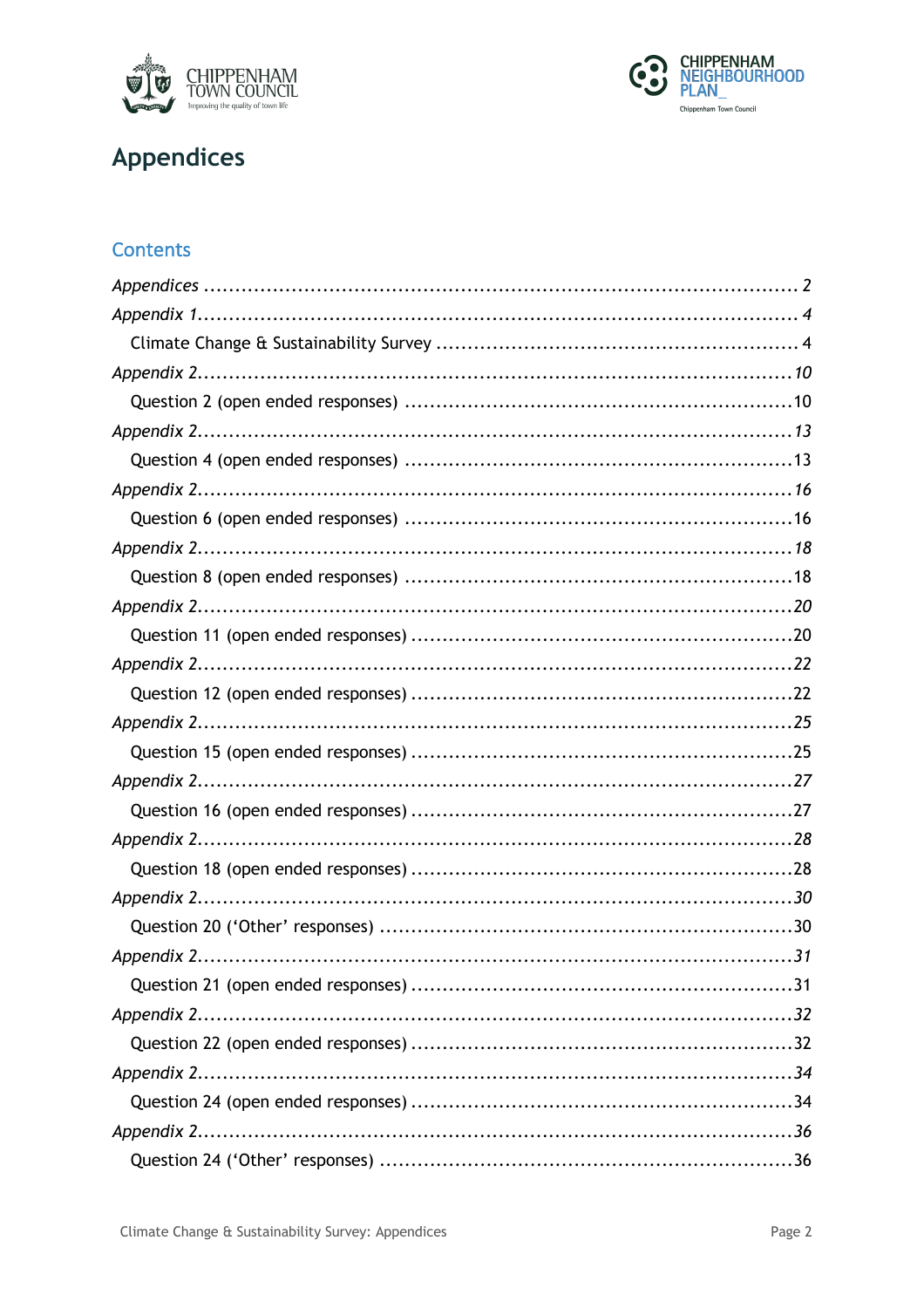

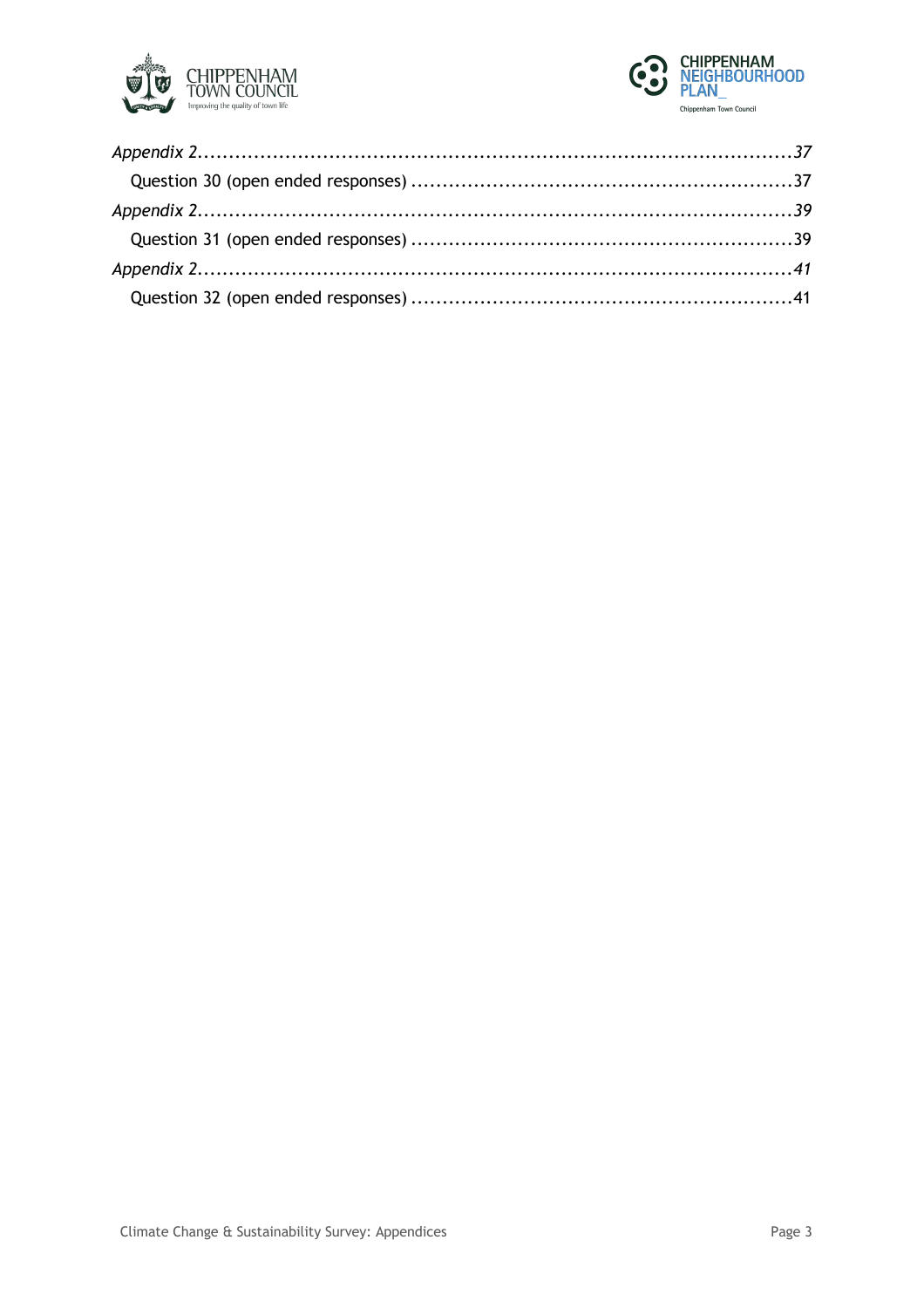



### **Appendix 1** Climate Change & Sustainability Survey

Survey Key

• Radio button Tick box (multiple choice) 1. Ranking item

#### Welcome to our survey

Thank you for your interest in our Climate Change & Sustainability Survey, this is a supplementary survey which will provide additional information for the Chippenham Neighbourhood and Town Council Climate Emergency Advisory Group.

If you have not already completed the public survey, please do so here: [Link to Survey] Your views are important and will help us to shape the Neighbourhood Plan for Chippenham.

It should take you around 10 minutes to complete the survey. Find out more about Chippenham Neighbourhood Plan on our website:

www.chippenhamneighbourhoodplan.org.uk

#### **Survey Questions**

Do you think we are at risk from the effects of climate change?

- Yes, and in the next 10 years
- Yes, but not until mid-century or beyond
- Not at all

Do you have any comments on the effects of climate change on Chippenham?

Should the town be addressing climate change issues better? If so, what could it do better?

- Strongly agree
- Agree
- Not sure
- Disagree
- Strongly disagree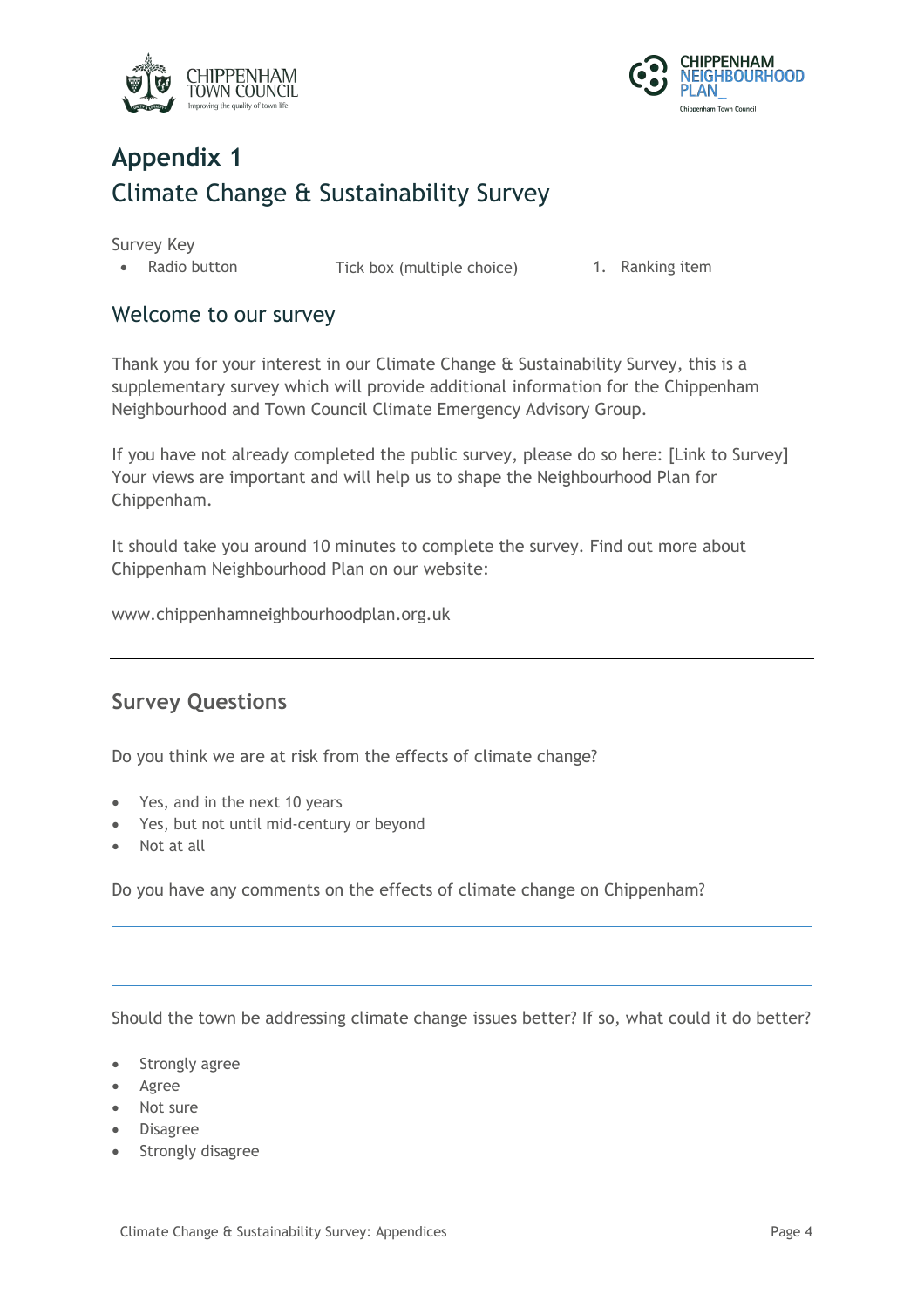



Do you have any comments on whether the town should be addressing climate change issues better?

Are you concerned about the amount of greenhouse emissions resulting from outcommuting?

- Strongly agree
- Agree
- Not sure
- Disagree
- Strongly disagree

Do you have any comments about the amount of greenhouse emissions resulting from outcommuting?

Do you think new housing should be built in locations that are accessible by foot, bike and/or public transport?

- Strongly agree
- Agree
- Not sure
- Disagree
- Strongly disagree

Do you have any comments about new housing being built in locations that are accessible by foot, bike and/or public transport?

Do you think there is sufficient local employment opportunity to accommodate housing expansion?

- There is a good balance of jobs to houses incomers will be able to work locally
- There is already more housing than employment further housing expansion could mean more out-commuting/ traffic congestion
- There is a poor balance of jobs to housing not enough employment for current or potential future residents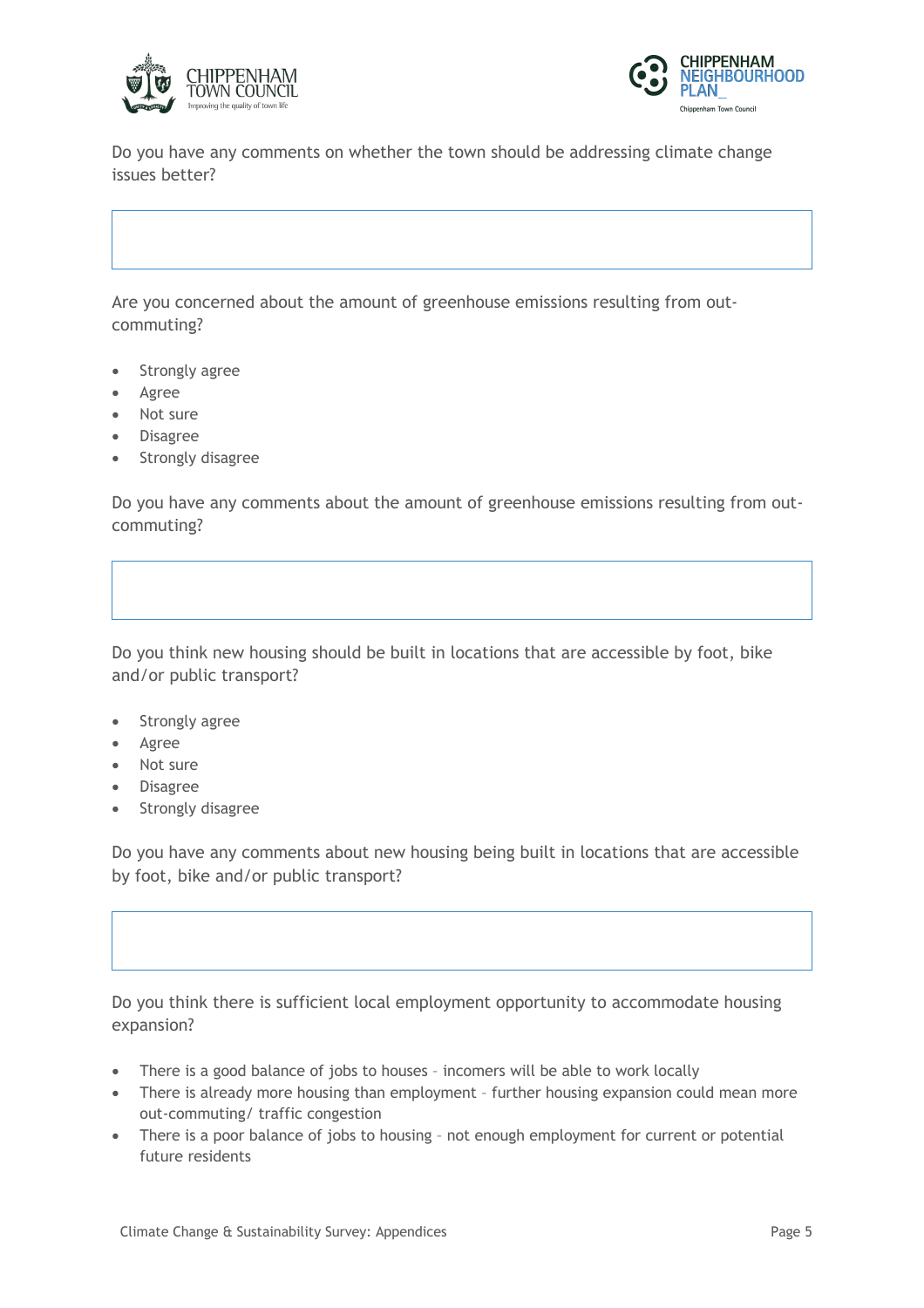



Are there a wide enough range of jobs available in the area?

- Yes
- $N<sub>0</sub>$

If you answered 'No' to the above question, what types of jobs do you feel the town needs?

What actions should the Neighbourhood Plan take to encourage a sustainable local economy and the type of economic development that is needed?

The Neighbourhood Plan should develop policies to encourage people to work locally.

- Strongly agree
- Agree
- Not sure
- Disagree
- Strongly disagree

Do you run your own business or work from home/would like to?

- I run my own business in Chippenham
- I mainly work from home
- I would like to work from home more
- I work elsewhere in Chippenham
- I commute out of Chippenham to work

Do you have any comments about running your own business from home or working from home?

What would help you work from home if you could work from home more often?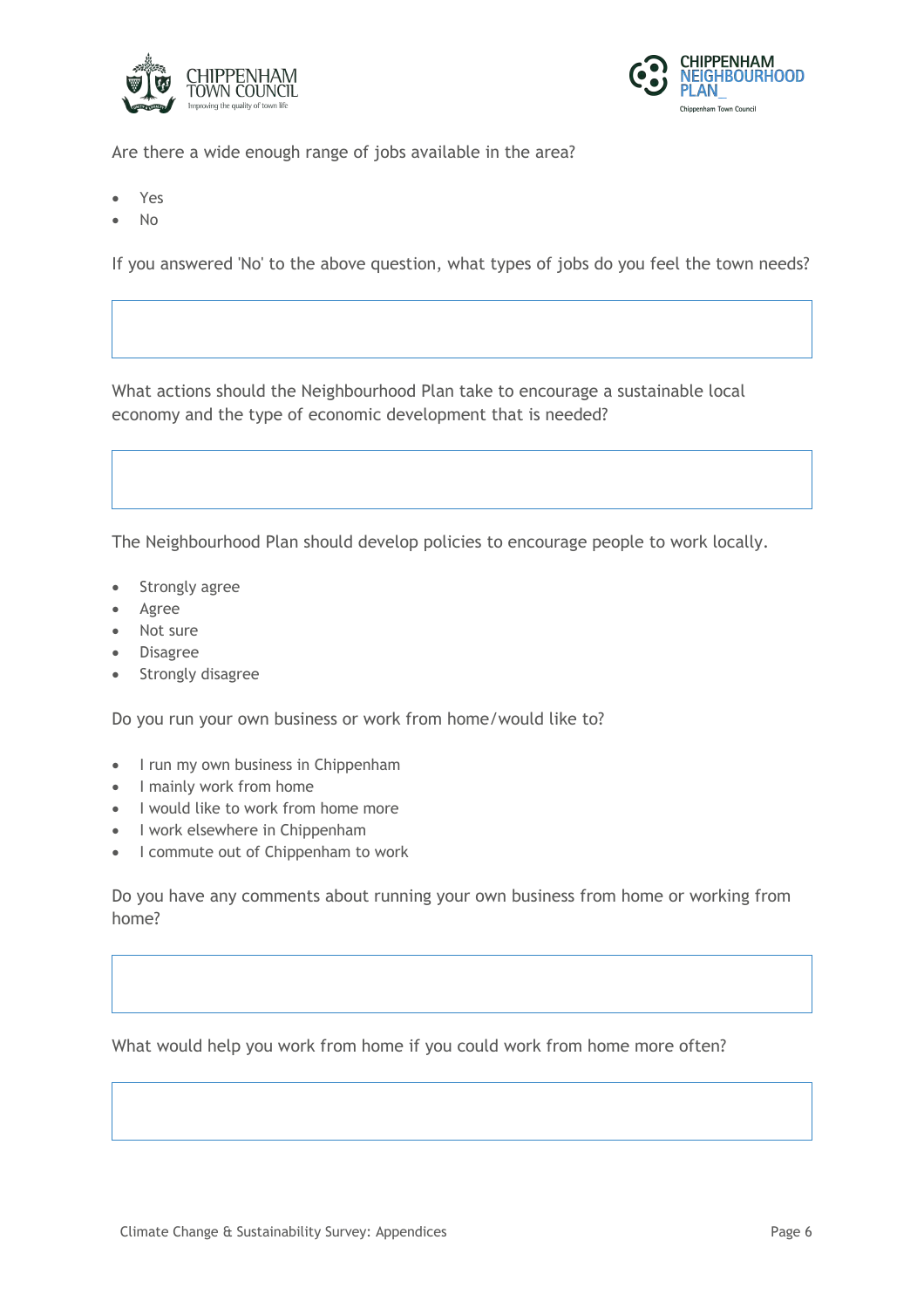



Should our town centre be free of vehicles?

- Yes, all cars, vans, buses and motorbikes
- Yes, but with exceptions for electric vehicles, delivery vehicles and public transport
- No

Do you have any comments about vehicles in our town centre?

What forms of transport do you use most? Where '1' is most frequent and '9' is least frequent.

- 1. Car (petrol, diesel or hybrid)
- 2. Car (electric)
- 3. Bus
- 4. Train
- 5. Taxi
- 6. Motorbike
- 7. Walking
- 8. Cycling
- 9. Other

Are there any forms of sustainable transport that you would like to use more? Please tick all that apply.

 Walking Cycling Bus Train Electric car Car Club Shared bike scheme Other (Please specify)

Does anything prevent you from using sustainable forms of transport?

What would help you to use sustainable forms of transport if you wanted to use them more often?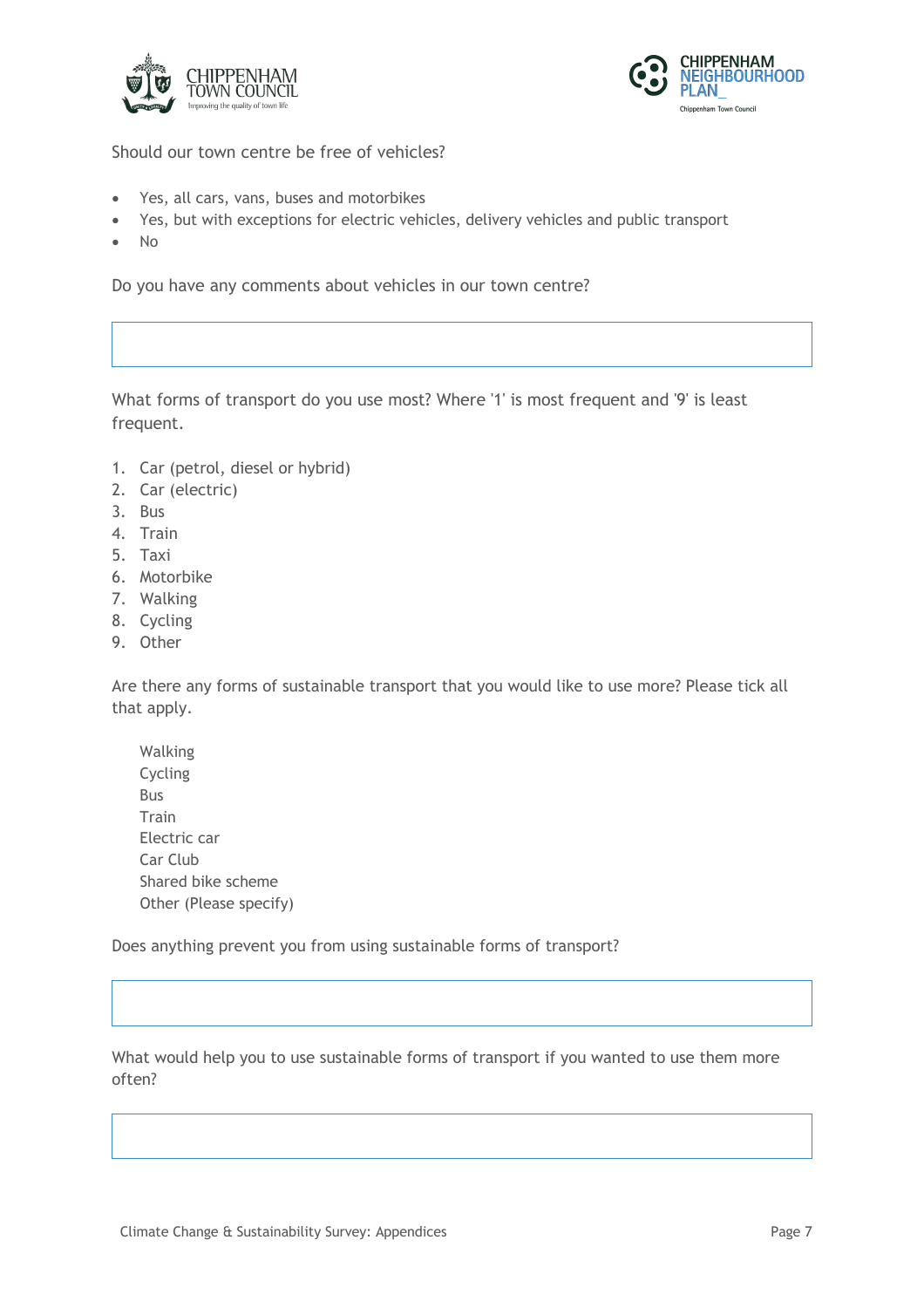



We need more segregated cycle lanes

- Strongly agree
- Agree
- Not sure
- Disagree
- Strongly disagree

Would you have any concerns about purchasing an electric car and if so, what are they?

Where do you work? (Postcode)

Location of your workplace (if postcode unknown)

Is there a choice of transport options for you to get to work? Tick all the options available

|                                | Main commuting<br>method | Main commuting<br>method | Main commuting<br>method |
|--------------------------------|--------------------------|--------------------------|--------------------------|
| Car (diesel, petrol or hybrid) |                          |                          |                          |
| Electric car                   |                          |                          |                          |
| <b>Bus</b>                     |                          |                          |                          |
| Train                          |                          |                          |                          |
| Walking                        |                          |                          |                          |
| Cycling                        |                          |                          |                          |
| Other                          |                          |                          |                          |

If you have children, is it possible for them to get to school or nursery safely and conveniently on foot, scooter, bike or on public transport?

- Strongly agree
- Agree
- Not sure
- Disagree
- Strongly disagree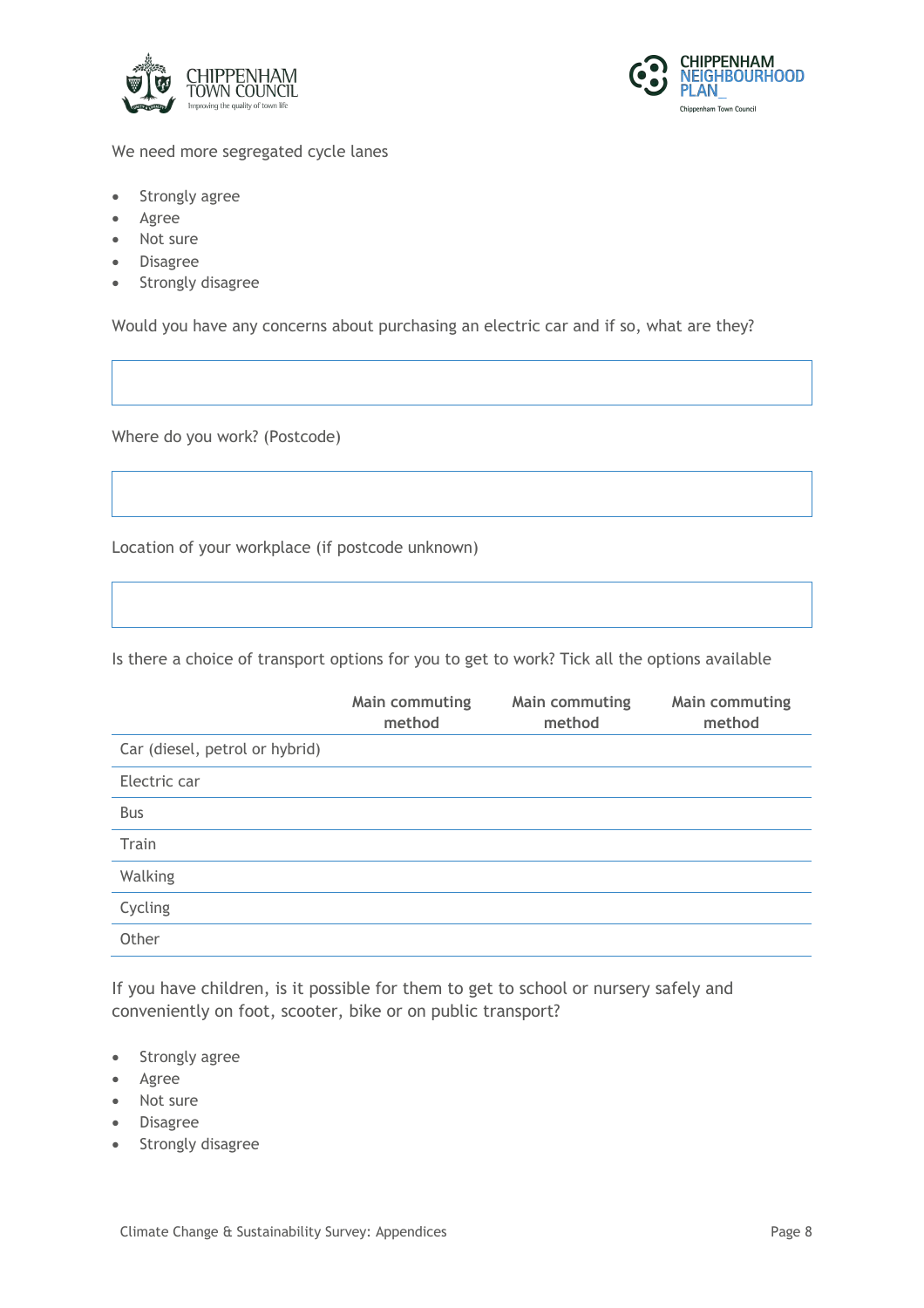



Are you concerned that your children are you concerned that your children are exposed to air pollution whilst getting to school, or at school?

- Very concerned
- Somewhat concerned
- Not sure
- Unconcerned
- Very unconcerned

Are there specific danger points, barriers or pieces of missing infrastructure that discourage you or your children from walking, cycling and using public transport? Please provide detail below.

What improvements could be made to the public transport infrastructure in your area? Please provide detail below.

How could cycling and walking routes to the town centre, train station and other local services be improved? Please provide detail below.

#### **End of Survey (On Submission)**

Thank you for participating in this survey

Your input is valued and will help us shape the Neighbourhood Plan for Chippenham. For more information about Chippenham Neighbourhood Plan, please visit our website:

www.chippenhamneighbourhoodplan.org.uk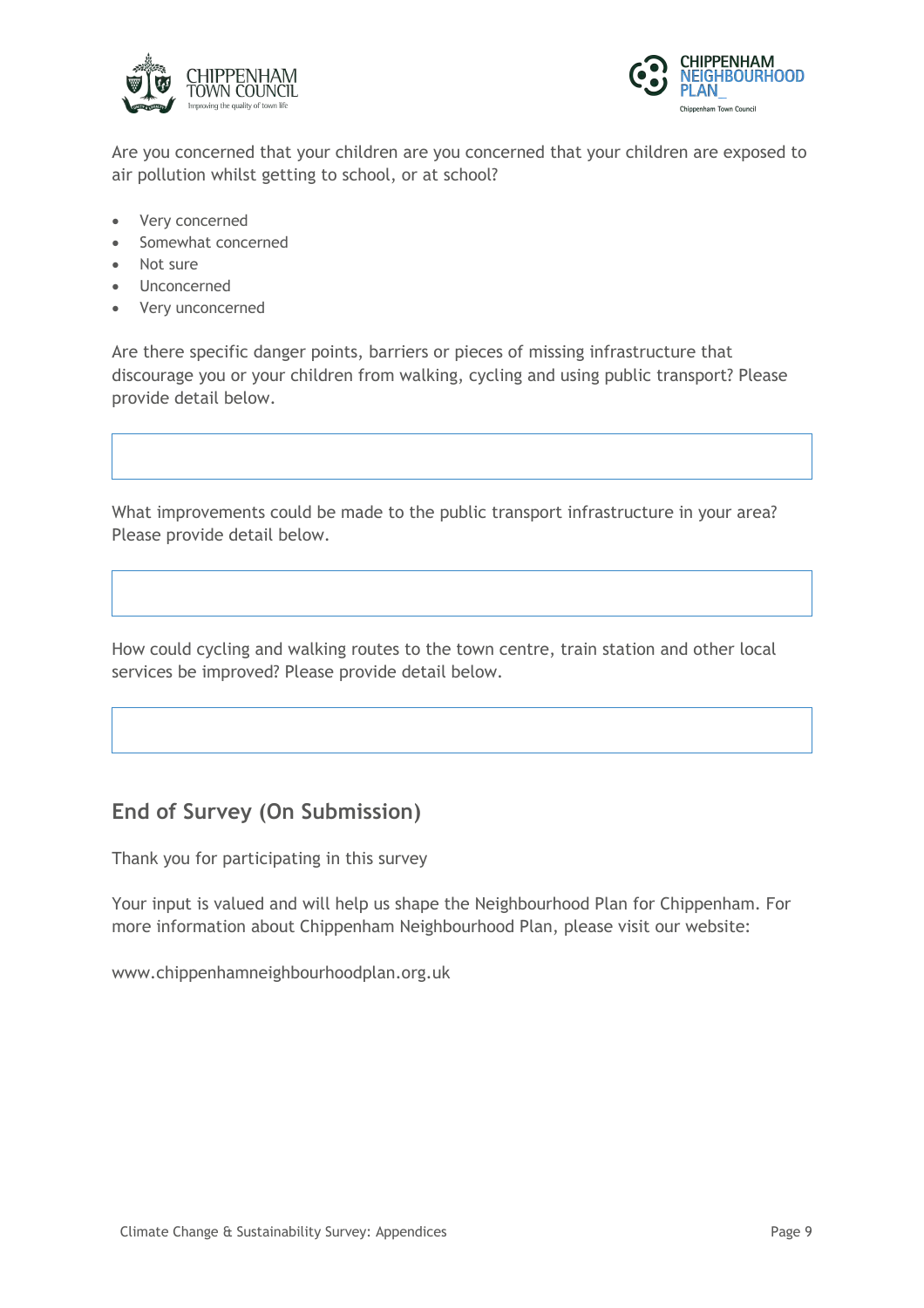



#### Appendix 2 Question 2 (open ended responses)

**Do you have any comments on the effects of climate change on Chippenham?**

- Increases in heat stress during summer, flooding, structural damage
- "Flooding, drought affecting harvest and food supply and house insurance.
- Access to imported foods from areas worse affected than uk. It will affect everything, our whole way of life dramatically"
- Pollution from traffic is considerable. Could be reduced by switching off engines when is a jamb as they do on Continental Europe and have been doing so for at least the past 40 years! Inconsiderate people having bonfires should be caught and prosecuted - on out constitutional evening walk the past 2 evenings there has been at least 1 bonfire raging. The one last night seemed to be perhaps from the Webbington road area and we viewed it from the other side of Abbeyfield School where it the smoke looked so dense and dark that we wondered i
- Potential flooding
- With the removal of more Open Space for development, including raising ground levels so high that retaining walls are required, this puts more of a flood risk on residents who have lived in existing properties surrounding such a development. As Climate Change events become more frequent, such practices of increasing ground levels for a development should be discouraged and an emphasis on the developer to be responsible for flooding issues caused as a result of their development.
- Risk of losing mature trees due to high winds. Increased frequency of flooding.
- "More frequent flooding.
- Droughts in summer"
- We have declared a climate emergency but are not acting like it is. The effects may not be dramatically obvious here (yet), but they will affect us before we know it, and we must act quickly and drastically to prevent catastrophe.
- Flooding, heat waves and other severe weather are probably going to affect us in Chippenham most obviously and directly from climate change. We will also notice more reductions in biodiversity and crop yields.
- It will effect all aspects of life in Chippenham in the near future.
- Risks of flooding and effects on biodiversity
- "Many (not all of course) of our Town and County Councillors simply do not have the knowledge (or interest) in climate change so they have no will to change from the status quo. We are in a far worse place than most of them understand and so they continue planning ahead with a business as usual attitude. Chippenham, like everywhere, will be effected by climate change. We may not face the sea level rises that places like Bristol will, but it will get hotter with more unpredictable weather patters (storms, heat, rain, icy blasts, etc) making life harder for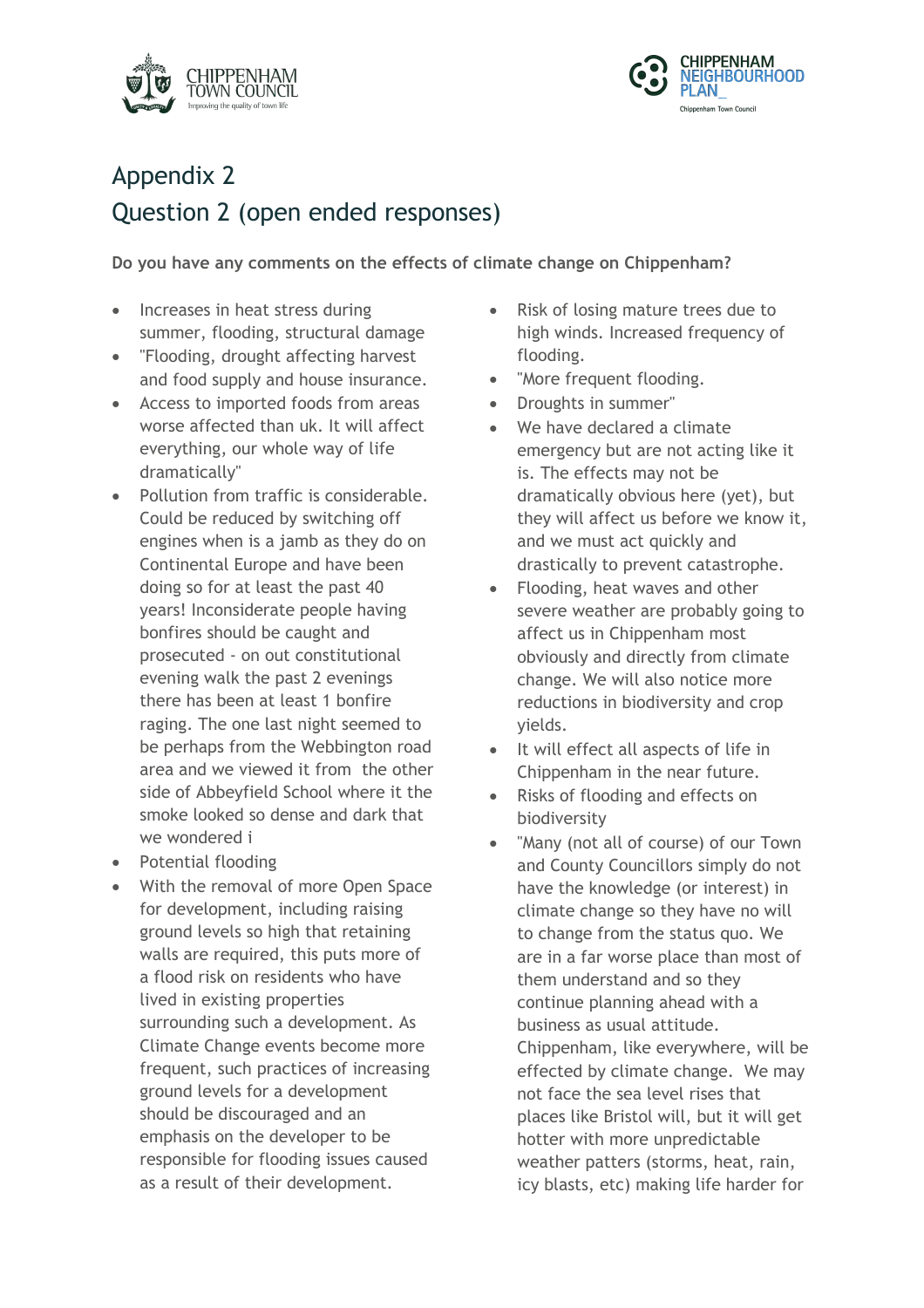

**CHIPPENHAM IEIGHBOURHOOD** Chippenham Town Council

our farming community. We also continue to spray our fields killing off the last of our insect populations which we need in order to grow our crops and maintain soil health.

- We have lost touch with our surroundings -people look at fields of crops and think ""wow how beautiful and natural"", but that couldn't be further from the truth - those fields are like deserts; devoid of the nature.
- Industrial farming has led to a third of the planet's land being severely degraded - fertile soil is being lost at the rate of 24bn tonnes a year. We need to shift away from destructive, intensive agriculture and embrace local, sustainable, seasonal farming. This will have a huge positive effect on slowing climate change as current farming practices are so CO2 intensive."
- "Flooding
- Heat waves
- Biodiversity loss / change"
- Potential for more flooding, water shortages in Summer. Further decrease in wildlife populations, especially birds.
- Flood risk close to river & in vulnerable areas
- Most urgently indirectly through food security.
- We are already seeing increased flooding
- The lanes are increasingly flooded around the area, worse than ever this winter
- Heavy winds and rain, causing flooding in some areas
- It's going to impact us all. The covid pandemic is a practice for the chaos that climate change will bring, and shows that the necessary measures we should be doing in an

urgent/energency/situation will be disruptive. We must not go back yo business as usual.

- Climate change will affect everybody in similar way that a virus has an impact on everybody.
- We are already seeing weather patterns changing, and this Winter rivers looked close to flooding. There are areas earmarked for development that seem to be too close to flood plains. The biodiversity emergency will affect farming in our area and we must support local farmers to make transitions into sustainable farming practices.
- Everyone will be affected by climate change and biodiversity loss. We must act quickly to minimise the impact on Chippenham but also to minimise the impact that our lifestyles and carbon consumption are having on poorer countries, and those less able to respond to the impact of climate change on their lives.
- Dirty rivers
- I'm concerned about the impact of pollution on our children and their health
- "We risk being overwhelmed by traffic, due to housing development greater use of fossil fuels, more pollution, etc.
- We aren't drought-resistant this is a huge risk. Heatwaves are also very difficult for the population to cope with."
- While Chippenham in its temperate zone may not be the hardest hit initially I am certain that a wider global view has to be taken as the knock on effects from catastrophic flooding, droughts, forest fires, storms will certainly continue to exacerbate international tensions and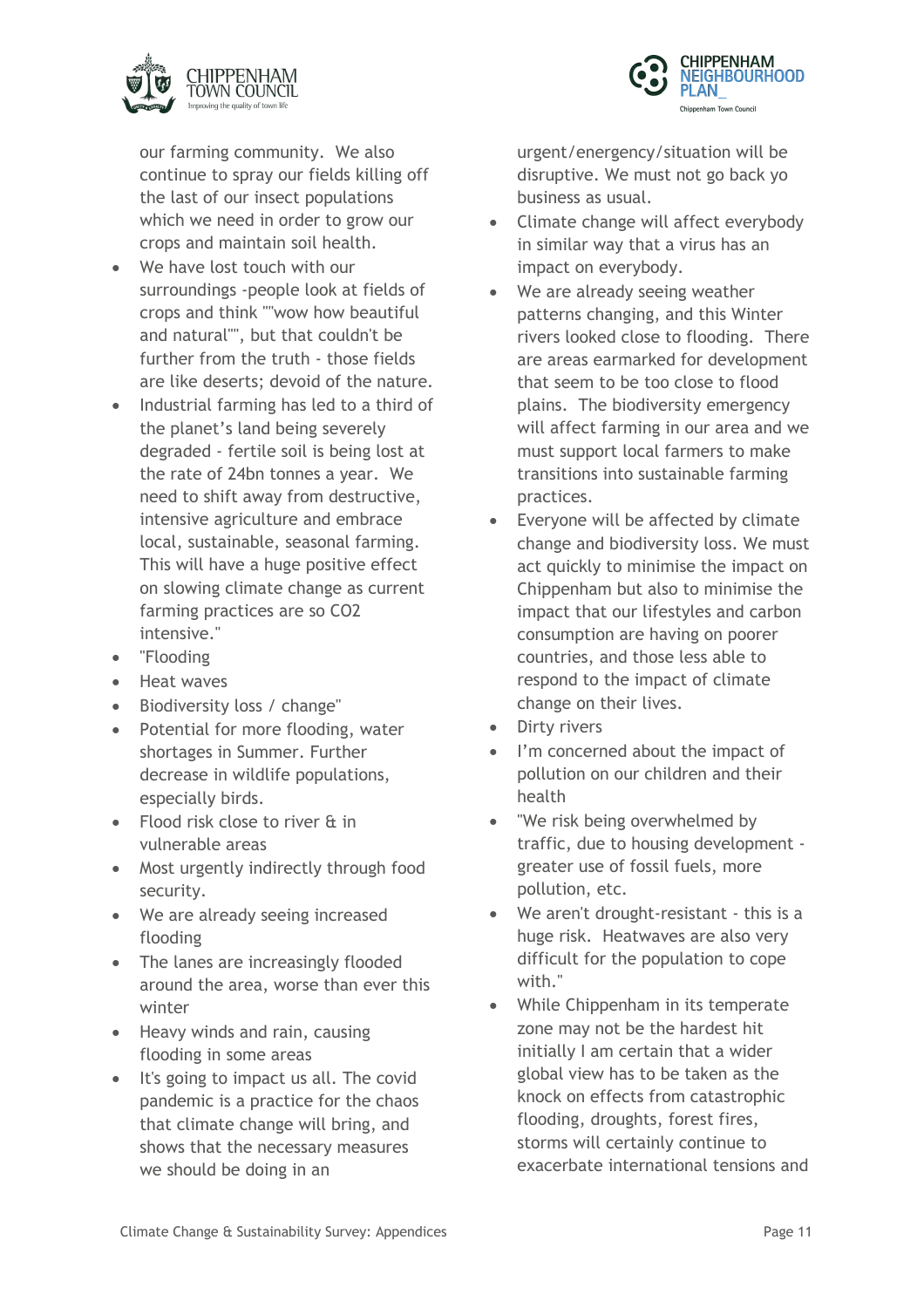



may bring further man made consequences outside the direct effect as resources become finite.

- We need to reduce traffic and congestion, and discourage multi-car households.
- We have seen increased flooding and developments to the east of Chippenham need to mitigate impact on environment.
- The flooding is becoming increasingly frequent and more severe. At present this doesn't impact on property but it should be taken into consideration for any new development. Hot and dry weather also seem to be increasing, which could impact on water supplies and lead to wildfires if not managed.
- Flooding will likely be the most visible impact, but local citizens will be impacted by social upheaval and food supply impacts.
- Flooding seems to have been more frequent and severe recently
- Chippenham will be impacted by changes in climate, food supply,

water supply (too much or too little). We need to build resilient communities to cope

- "It will suffer global social and economic impacts - higher food prices, supply chain issues, international security issues, etc.
- In terms of physical impacts:
- Likely more flooding;
- More heat related deaths;
- Local food production under more stress.
- Ref. UK Climate Change Projections for geographical impacts"
- Too many houses
- "Air pollution levels are very high.
- Flood defences are poor.
- New housing developments are awarded to developers who make minimal if no provision for suitable eco materials or products.
- Tree planting is nowhere near enough."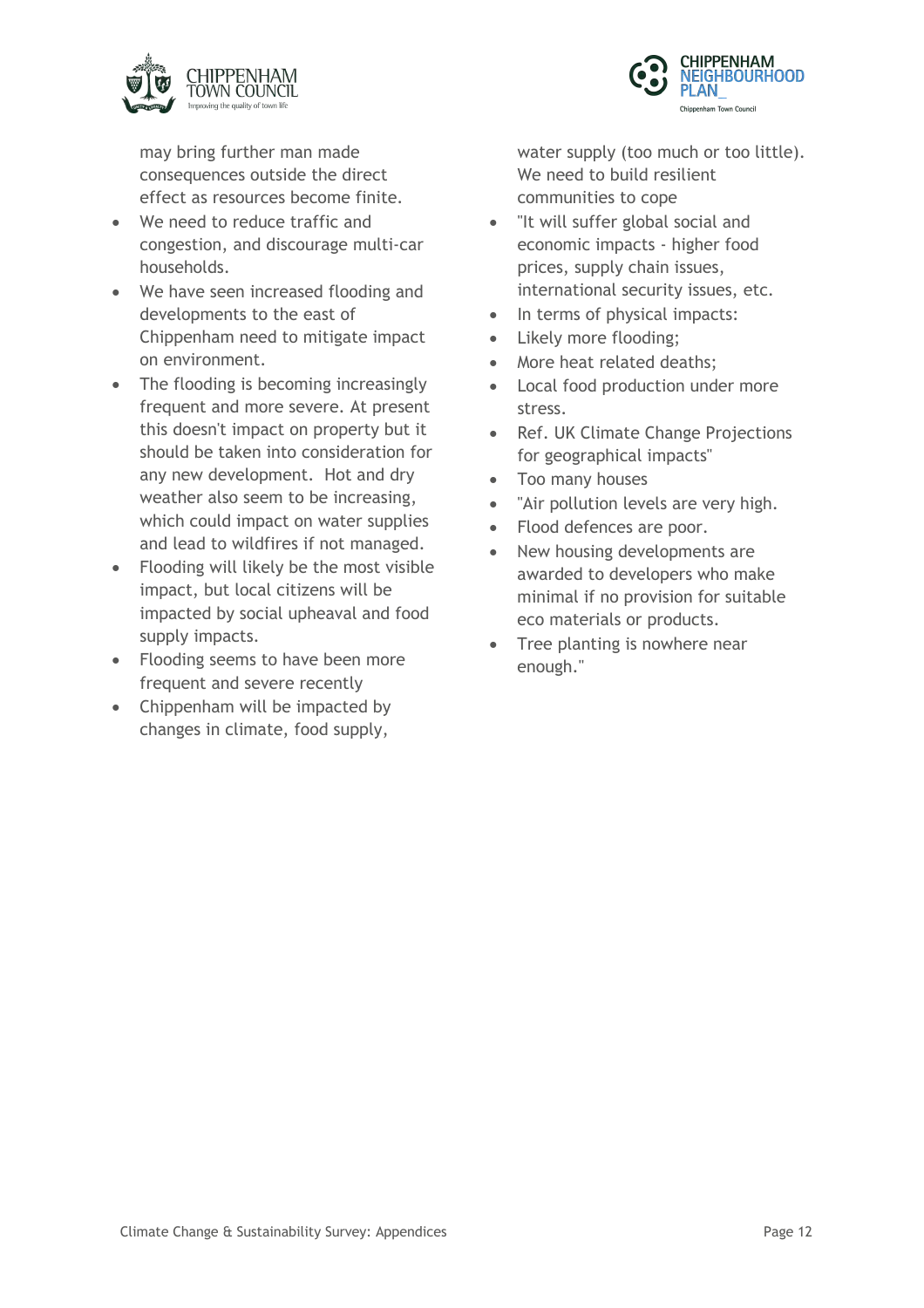



# Appendix 2 Question 4 (open ended responses)

**Do you have any comments on whether the town should be addressing climate change issues better?**

- It should be the central consideration in all decision making, everything needs to be refocused on reducing carbon and living in a way that is sustainable for the health and safety of future generations
- Currently there is an increase in areas without vegetation, need to incresse planting of trees and other habitats.
- More information about what's going on locally and how to get involved and get help
- "Much more to encourage sustainable travel and more restrictions on petrol/diesel car use.
- Improve cycle network fill the gaps.
- Design highways to give cyclists and pedestrians priority over motor vehicles, to make walking/cycling more attractive and quicker
- Put in place measures to discourage car use - stop building roads and car parks, and focus on measures to get people out of their cars."
- become carbon neutral asap
- People who are like me don't go out much so I don't get to know enough information on what is or what is not being done
- There seems to be a need for Enforcement as it appears Wiltshire Council have absolved themselves of this community duty. Fly posting is also clearly a problem around the town. As is fly tipping - since moving here in July 2019 several times I have reported what looks like a demolished

wall along the bank of Tanner Close / pavement side of Canal Road. Naff all has been done about it!

- Promote local employment to reduce dependence on cars.
- Pedestrianise larger areas. The road outside Ivy Lane school. New road from the roundabout at the bottom of station hill to the town bridge and past the nestle building. This would move air pollution out of the town centre and encourage more walking. Joined up, segregated cycle routes throughout the town. Car parking further out of town, not in the centre.
- Cycling and walking should be at the heart of transport with easy access to schools, shopping and the train station.
- The climate crisis should be at the forefront of every decision made. How can this action be done sustainably? How will this affect wildlife? etc
- New buildings should be built to be carbon neutral. We should have more local renewable power generation. Transport infrastructure should be changed to make walking and cycling much easier, safer and attractive. Sustainable public transport should be improved. Ideally existing buildings should be retrofitted to be energy efficient.
- Biodiversity loss is an issue in control of the Town Council. Areas of Monkton park could be rewilded. The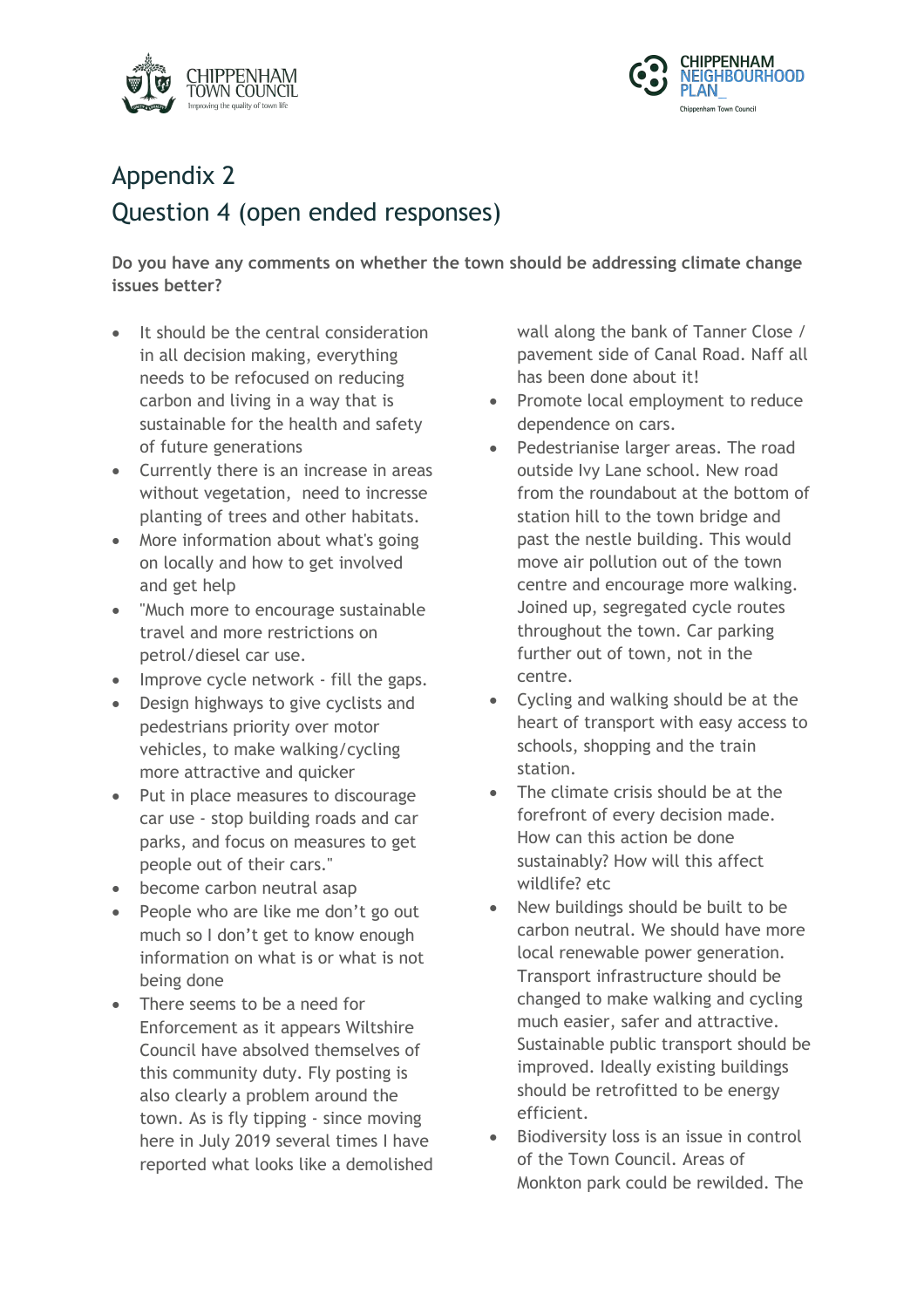

continued building along the Avon could lead to more run off and flooding as rainfall increases.

- "Try to reduce reliance on petrol /diesel cars.
- Not sure what you are doing currently"
- Better traffic free routeS in and across town
- CTC needs to be considering the impact on carbon and the environment in every decision made.
- First of all they should be telling our local MPs and government that they need to take action more seriously. We've seen from Coronavirus that the government can act with urgency when it has to. Well I believe it has to do so now with climate change - 10 or 15 years will be too late. It may already be too late.
- No development approval without net positive environmental impact (climate and wildlife)
- Greater public engagement in simple steps they can take
- "Building developments must not be approved unless they meet the best sustainability standards.
- Prioritise walking and cycling in all transport decisions, followed by public transport."
- Yes we need to encourage sustainable transport, cycling walking, bus and train and discourage motor vehicle useage . Possibly make the town centre traffic free and have many more cycle/ bus lanes
- Sustainable travel options. Cycle lanes and parking needed.
- Yes, cut down on fossil fuelled traffic and improve sustainable forms of transport
- "Better bike lanes, stop cutting down trees to build thousands of new houses.
- Encourage people to use less plastic"
- Taking the climate crisis as seriously as the covid pandemic
- Compelling private developers to add PV panels to all new build buildings
- We should do much more towards achieving a zero carbon society.
- We should not be treating the problems of congestion and heavy car-use by creating more roads and commuter housing developments. These projects will only generate more carbon in their making and use thereafter, as well as more air pollution. We need to stop and focus 100% now on making life in Chippenham based on renewables, retro-fitting existing housing, and reviewing the town's public transport and transport infrastructure to make it easier for people to get what they need without getting in cars. We should also invest in electric car infrastructure for those reliant on car travel to other areas. We should keep house building to a minimum to support priority housing need, and build all new housing to a far higher sustainability standard (passivhaus ideally), which will deliver superb cost-saving benefits in the future.
- A comprehensive climate and biodiversity action plan is needed. Climate change must be responded to with the same speed and urgency as the current pandemic crisis.
- More recycling bins on streets
- I think there should be a clear focus on sustainable energy in any new housing or commercial development

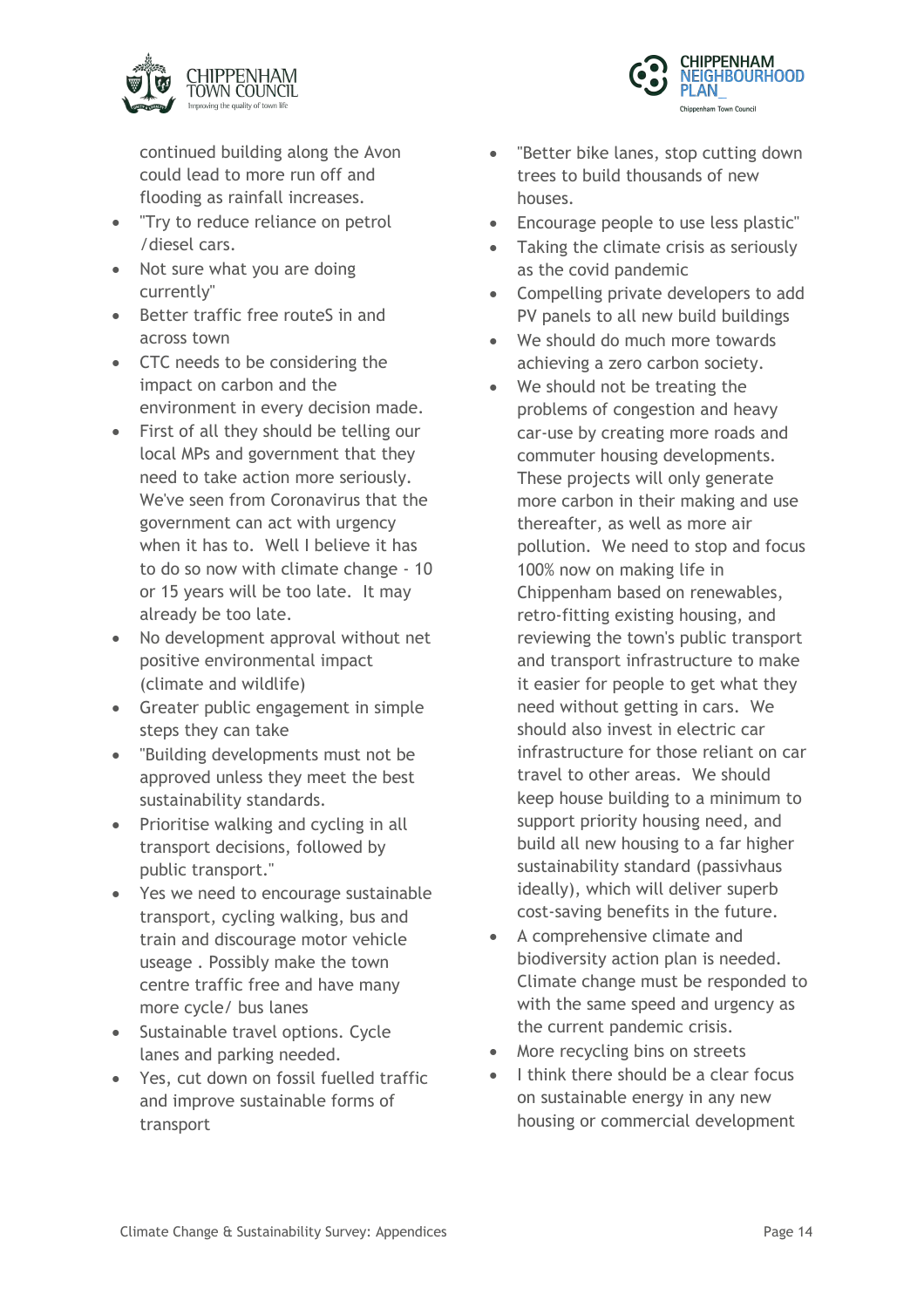



- "Needs to be urgent, especially reducing reliance on fossil fuels for energy and transport.
- More sustainable transport cycling and walking."
- Within our town a zero carbon outlook is essential but also a wider sustainability drive, while carbon is one of the largest offenders it is certainly not the nastiest thing we do to this planet. we need to biodiversify, look at the socio economic effect of development, and our existing fabric. there is a chance in climate change to re-evaluate our misconceptions of capitalism, less is more, we need to use less to do more.
- "The Town Council should be working to be carbon neutral by 2030.
- All future development should meet highest standard for sustainability."
- Have a clearly defined climate change action plan. Support local organisations involved in climate action and public awareness raising initiatives. Direct more of their funding to things that can help mitigate, e.g. green transport, local food growing, improvements to

biodiversity (tree planting, road verges etc).

- Yes, it should be aggressively pursuing net zero with incentives for local residents and businesses, looking at shorter supply chains and implementing natural flood management.
- Restrictions on car use, better pedestrian/cycle provision, new homes being more sustainable (Wilts Council took a backwards step with North Chippenham Dev).
- More education of public required.
- Take it seriously
- Wiltshire Council and Town Council should be cutting emissions by generating own renewable power, using electric vehicles and supporting the community to decarbonise through policies and investment.
- Stop building houses
- Absolutely. It should be driving a clean green agenda to support the climate through rewarding sustainable business, and adopting strong measures to make. Chippenham net zero in terms of emissions.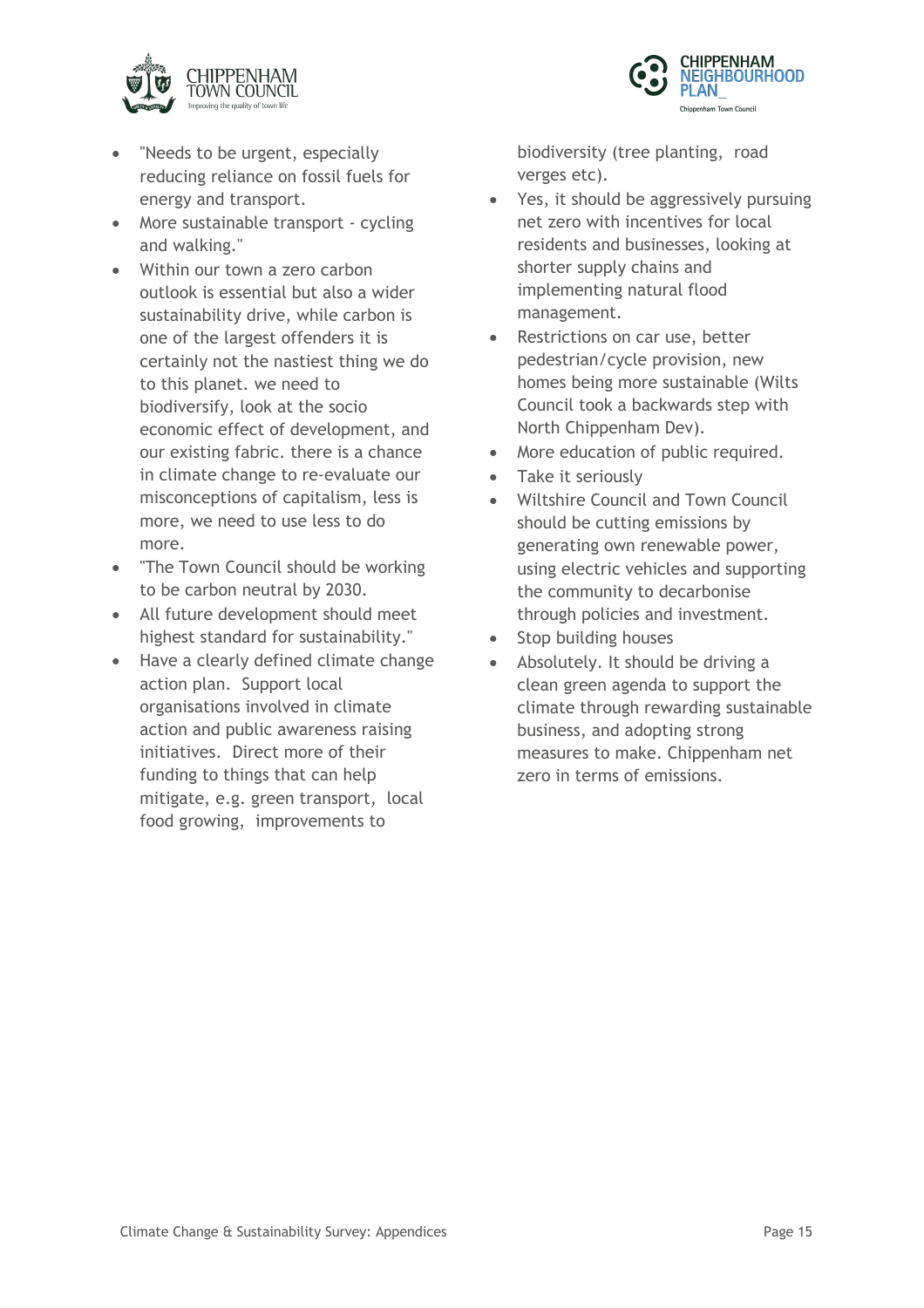



# Appendix 2 Question 6 (open ended responses)

**Do you have any comments about the amount of greenhouse emissions resulting from out-commuting?**

- Need to address this with big local employers, increase home working, address number of children being driven to school by parents each day.
- We are too focused on building houses which are not needed and seemingly without any new businesses to provide jobs so all demographic is leading to community unnecessarily. Air pollution from traffic in the town is awful.
- Need to encourage more high-tech businesses to the town, so that people don't need to commute out.
- I have already covered that.
- No information is published to make public aware of numbers out commuting or those in commuting
- I car share using an efficient car (58mpg) to reduce emissions. Now due to Covid19, I am working from home.
- It is cheaper to drive a car into Bath than to catch the train. Public transport should and could be our main form of transport, if it is accessible to all.
- Too many people drive cars. Good cycle path connections with nearby towns and villages would help. As would improved low carbon bus routes. Those who have to go by car could be encouraged to get electric cars by having better charging facilities.
- It's astonishing how much the Town has improved traffic wise since the coronavirus encouraging cycling.
- Building more housing will turn Chippenham into even more of a dormitory town
- Reduce ice traffic and more renewable energy initiatives
- This is just one reason why the HIF development is wrong for Chippenham.
- I have to do this myself and it bothers me. I work in Bath, but up at the university. It would mean either 2 busses, or two busses and a train. Either of these are not practical due to time constraints.
- Cheaper fares on trains and buses and more frequent services required. Also more capacity in future to cope with new housing in town
- Covid-19 response has proven we can work from home, so we must continue to encourage this wherever possible treat climate change response in a similar way
- Can we provide free broadband to EVERYONE to make working from home more viable? It is less important that some people can get the very highest speeds. Let's ensure everyone has enough bandwidth for a video call (around 1Mbit/second) first.
- I think more people could find alternative ways of getting to and from work by walking cycling or car share
- "I think, judging by traffic queues in rush hours, in-commuting (from e.g. Calne) seems to be a bigger problem.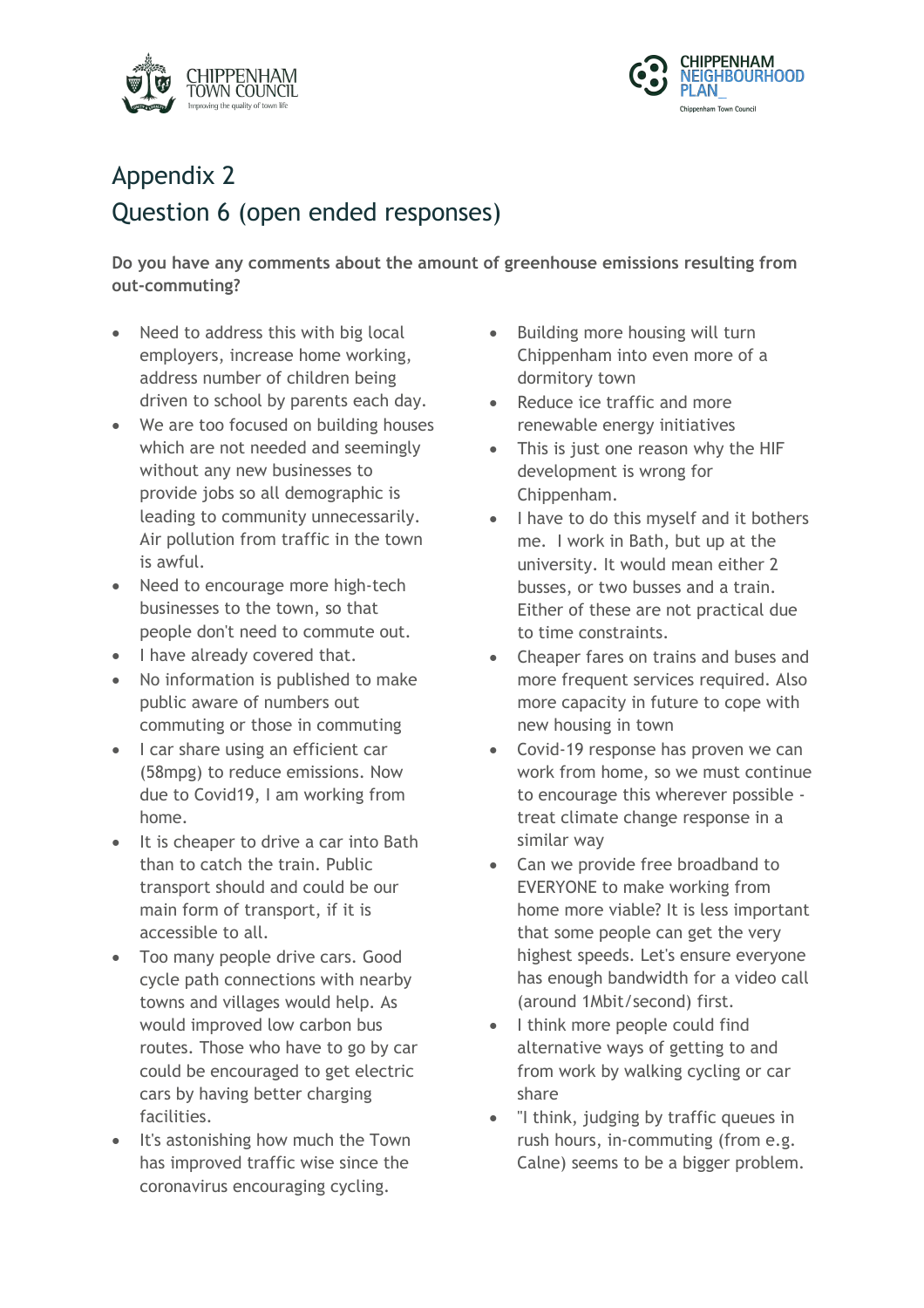



- Although many of these people may be accessing motorway via Chippenham town centre, in which case an eastern ring road may reduce this.
- School traffic is a bigger problem in my opinion"
- The out commuting is the principle problem with the town. We need good quality professional employment in the town. This would not only help with climate but also the sense of community
- Ditto above. My husband commutes to Reading each week 2-3 times a week. We have an electric car on order (for which we hope the infrastructure will continually improve). Many commuters are encouraged to live in towns like Chippenham with a train station but we have found the costs to be prohibitive, with a season ticket costing in the region of £14,000 per year.
- These could be reduced if public transport were more reliable
- Please can people work from home more frequently - Zoom is excellent!
- a green dense urban core to chippenham is fundamental to producing a sustainable community with the balance of wage potential.
- Work needs to be available locally and this work should mitigate against impact if onward transport is required (St Mowdem development)
- Difficult to solve but ironically Covid 19 might help find solutions...
- Hopefully covid-19 and subsequent changes will reduce the impacts of this.
- Inevitable, given commuting patterns to Bristol/Swindon, and obsession with increasing car parking at the rail station.
- Poor public transport connectivity, frequency and affordability lead to increased use of cars for outcommuting. Insufficient local employment for number of households in Chippenham.
- Yes, we need to encourage jobs appropriate to the people who live here, and provide suitable transport for those whose main location is a distance away
- Chippenham should not have more roads that simply encourage car use and out-commuting. It should not have more housing unless there is local employment so that people can work near where they live. At present plans are being made for creating an even bigger commuter town with increased traffic congestion and carbon emissions, which is completely unsustainable.
- More houses means more people and cars
- More EV points would be good and improved transport links.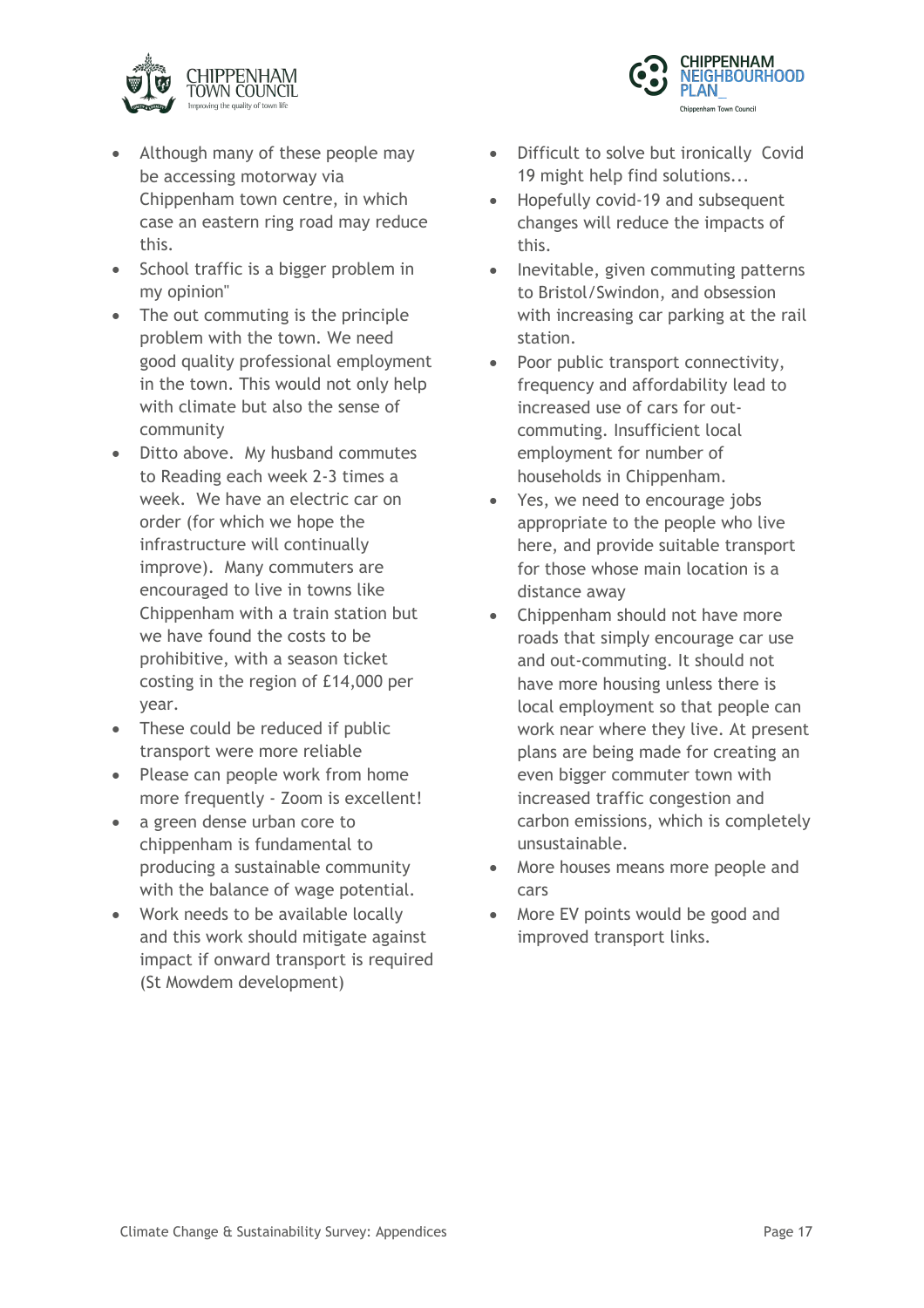



#### Appendix 2 Question 8 (open ended responses)

Do you have any comments about new housing being built in locations that are accessible by foot, bike and/or public transport?

- ..and all new developments to ALSO set aside a fund to pay for a massive overhaul of the cycle network to join up all the town better including rerouting of roads to discourage cars and encourage safer cycling and walking and bus route.
- Access via these means should be the default, not an after-thought, as currently appears to be the case with new developments.
- Already commented in the Local Plan survey about the folly of building on Marshland out toward the M4.
- No information published to form a view
- Isn't this obvious.
- We should aim to emulate cycling cities in europe. With more pedestrian only spaces. Car free neighbourhoods.
- It should be a requirement to build new housing with good cycling and walking paths. These should join up with others to make a network across Chippenham. Cycle paths should be well planned and not an after thought. They should have allow good progress, not having to get off all the time, negotiate metal barriers or roads.
- So much housing is being built to an apparently poor standard.
- Most people don't or can't use public transport. Times and routes are unlikely to be convenient for commuting.
- This must be mandatory for planning approval
- There will always be people who need / choose to drive.
- I am appalled by the amount of housing going up in Chippenham (and surrounds) on previously untouched land. Where is the wildlife supposed to go? There's nothing much left here except shops, houses and dead farmland that nothing can live on. Also, you can bet each of those houses - even if they are accessible by foot etc - will own at least one car and they will take that car out on the roads.
- Design should make it easier to use active travel and discourage private car use.
- The question implies that new housing should be accessible to existing facilities. There is the option of building new facilities to support housing located away from current developments
- Yes, any new housing must be accessible without use of a car, but there are many other sustainability criteria that must also be met.
- Speak to local groups about their views on sustainable transport, as they will highlight local issues.
- I think they are reachable by bike but not with our current infrastructure favouring the car.
- More cycle lanes provided which need to be designed by people who actually ride a bike! current options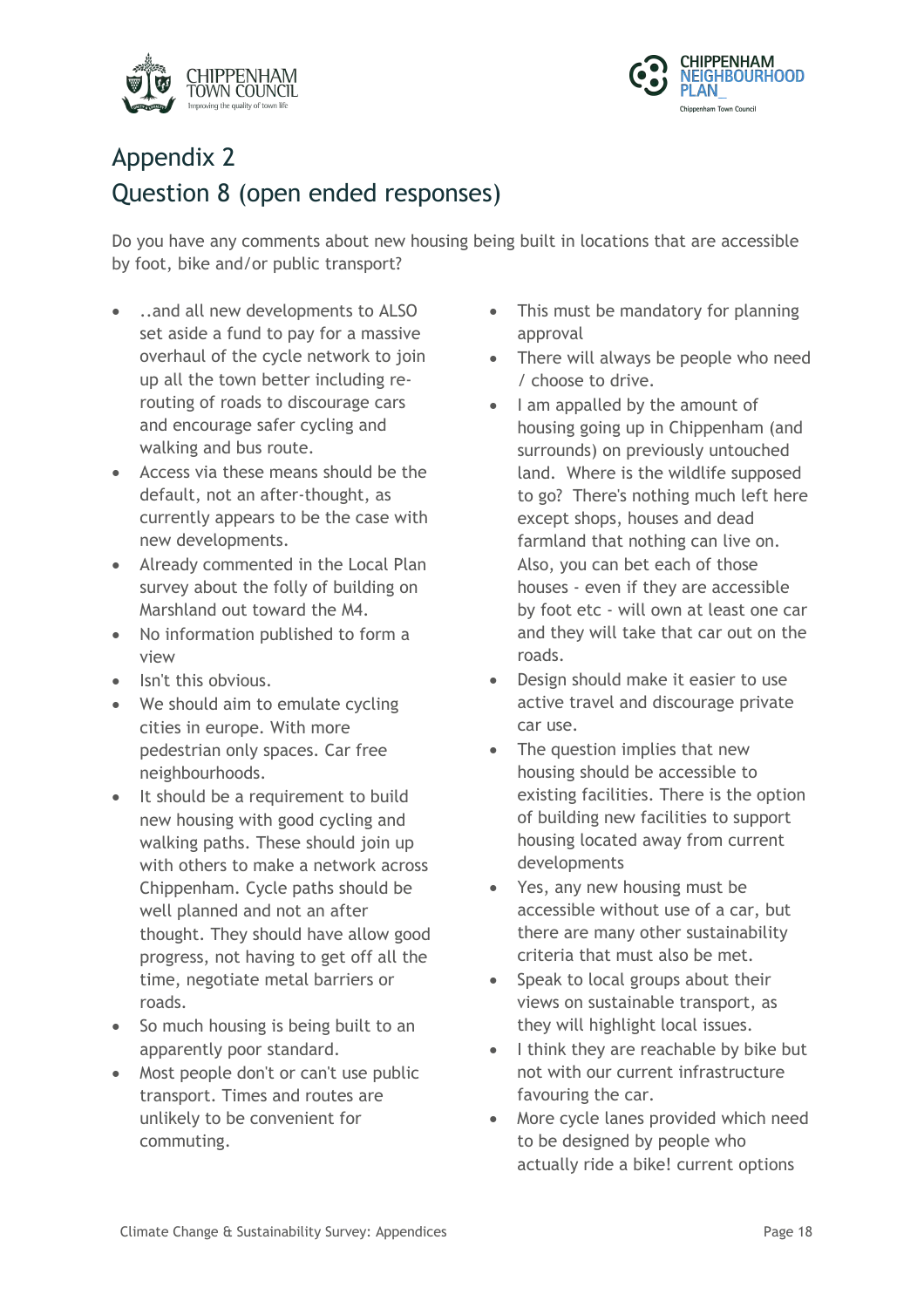

**CHIPPENHAM NEIGHBOURHOOD** Chippenham Town Council

don't necessarily work and often feel unsafe to use

- It isn't at the moment!
- We don't need a new ring road, it will fill up with more cars
- Ditto above. All new developments should be built around the idea of less car ownership and use, so that we can gradually become less reliant on our cars. We could invest highly in electric cars, but it's unrealistic to expect that people will be able to afford to transfer to them in the shorter term. Public transport could provide so much better a service with cheaper fares, better and more frequent routes. Walking and biking has a massive effect on our health and wellbeing. Designing housing around shops, schools and services may over time deliver an added benefit of creating greater feelings of ownership, connectedness and pride within a local area and community, and revive possibilities for local independent projects and businesses.
- New developments must also have their own local services and infrastructure, reducing the need for people to travel.
- People need to accept a 20 30 min walk to town, and factor it into their routine (rather than 5 mins in the car). People are very car dependent in Chippenham - I see this with how children are taken to school. Safer cycling routes would also help.
- Medium density needs to be supported earlier, too many country

towns become swindon and Milton Keynes before the increase their urban core density. 5 storeys is needed in centres to allow sufficient residential accommodation to sustain a town centre without the need to commute to out of town or other larger centres too regularly.

- New developments should also provide links through existing estates to build a whole town network.
- If on edge of town this needs to be integrated with the planning consent and not an afterthought.
- Local planning should be in line with the new government transport strategy i.e. moving away from private transport.
- Current gov policy require this, though is weakly worded and difficult for the planning authority to argue against a developer. However Wilts Council do not have a good track record in doing all they can to argue their case, as they largely gave up on sustainable travel a number of years ago.
- Such accessibility should be mandatory for planning consent
- Its fundamental to developing strong resilient communities that people live and work together
- See comment above. No new housing without local employment.
- Chippenham has too many houses already
- As long as they are sustainably built and not built on green belt land and with respect to the exisiting ecology.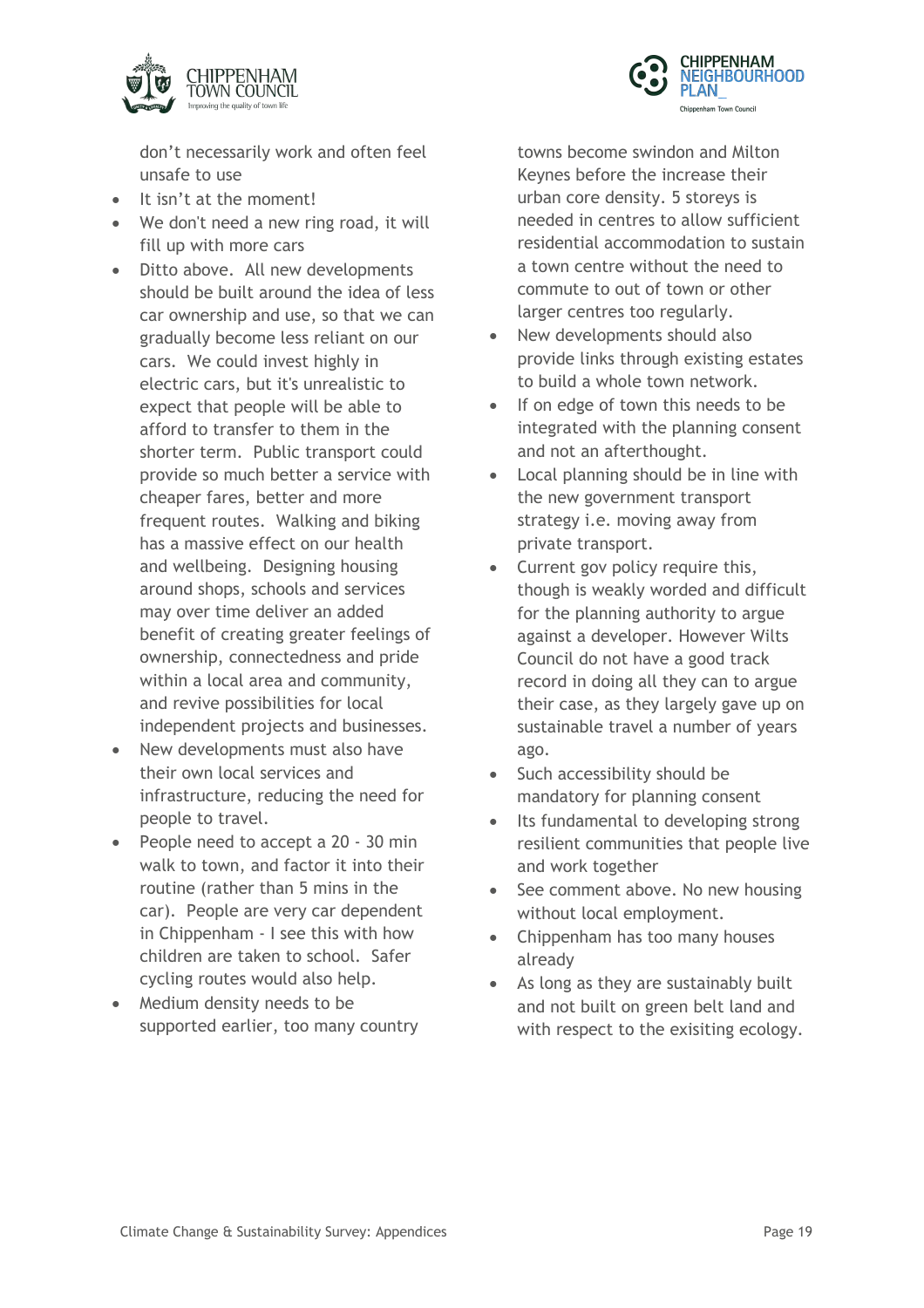



# Appendix 2 Question 11 (open ended responses)

**If you answered 'No' to the above question, what types of jobs do you feel the town needs?**

- A wide variety, for the people who live here now and to attract more young families to the area. Jobs in growing industries, including where people can work from home
- More office based businesses and manufacturing/innovation incubation start ups, more homeworking
- High-tech: IT, engineering, whitecollar, creative (design agencies etc)
- Bigger companies that can employ more people
- That is a problem for folk with bigger brains than mine to conjure with. However, if Chippenham had the opportunity to let James Dyson operate from here instead of Malmesbury I hope the sense would prevail to welcome him or anyone like him here and put measures in place to encourage not block their plans for expansion. shame on Malmesbury.
- No information published on local employment statistics, or housing shortfalls.
- "industry
- Service
- Leisure"
- All types of jobs.
- Design and engineering jobs
- Jobs in creative industries.
- Software, technology.
- "I don't really know, but clearly thousands of people drive out of Chippenham to work, and probably thousands of others drive in from surrounding areas.
- I don't know what the answer is."
- More opportunity for start ups and professional SMEs.
- A range, including 'skilled' and 'professional' jobs
- The town is well positioned for people to travel to Bristol, Bath, Swindon for work, so whatever jobs they are travelling for e.g. financial services, office based jobs generally, manufacturing
- Sustainable agriculture. Small businesses serving local people and technology startups.
- Encourage home working or in neighbourhood offices
- More service roles and tech companies.
- Some lower skilled jobs such as manufacturing.
- High quality, well-paid jobs. Too many people with good skills are commuting out of the town.
- Professional, graduate, manufacturing, civil service
- Charity jobs better in Bath or Bristol
- Renewable energy should be a growth sector everywhere, and could provide a broad range of employment opportunities! Sustainable small businesses and local industries should be supported, not more and more shops selling cheap imported goods, and encouraging over-consumption. More investment (and more, better rewarded jobs) in the public sector to help address deprivation in the area; social work, mental health, child care, social care, healthcare,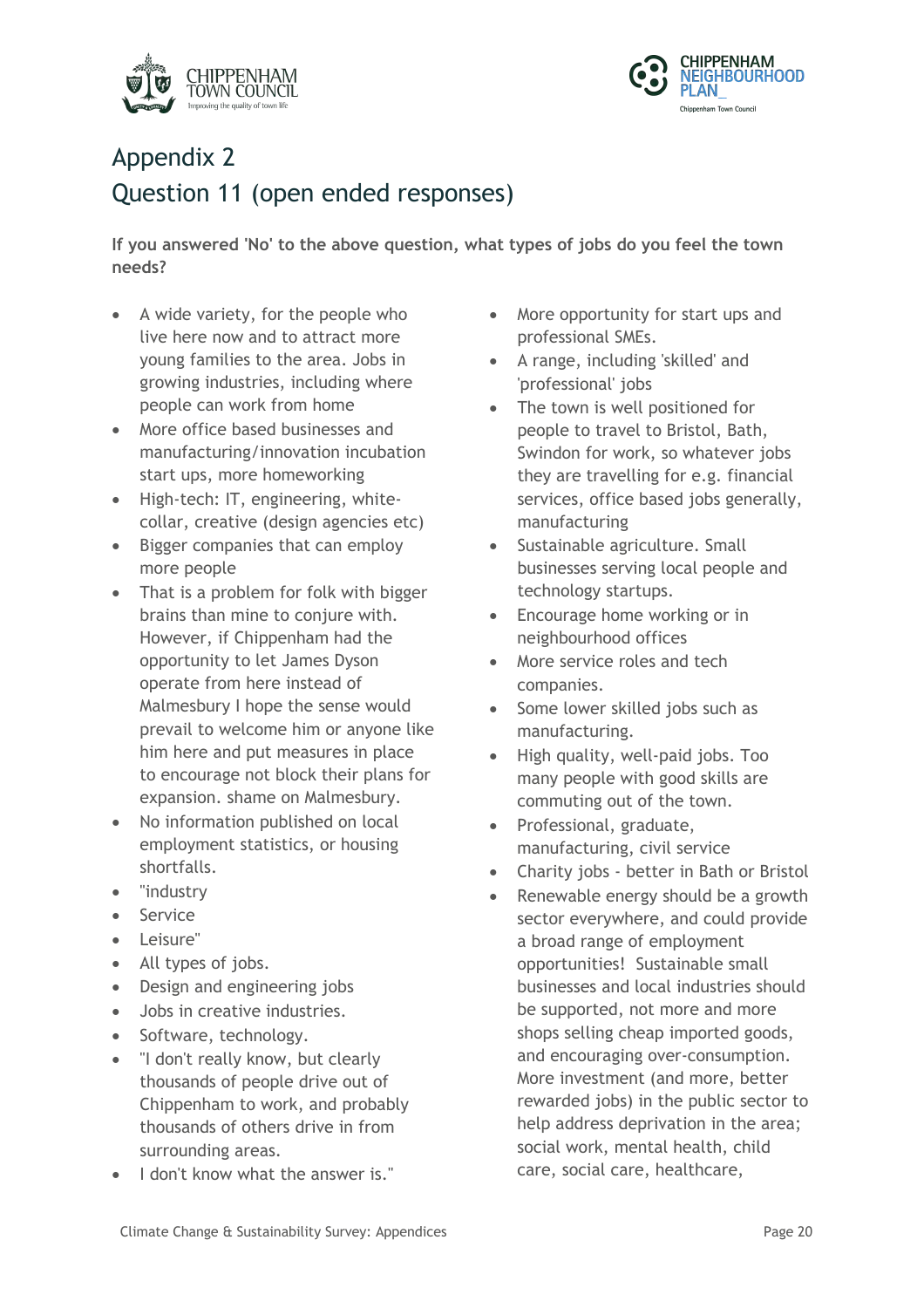

education, libraries and community facilities.

- More specialised jobs. Mostly just retail, hospitality or offices
- More public / NFP sector jobs
- 'Green' jobs. Interesting jobs with charities, etc. The caring professions. Worthwhile start-ups.
- Graphic and creative industries, we have great connectivity and schools to attract good candidates we need a delegation to go after firms.
- We need to ensure a range of jobs to address capacity. New start-up to offering sites for companies to relocate.
- More highly skilled/managerial roles. Many of those commute out. But a mix of different types of jobs is needed.
- I think as the shift to working from home more becomes the new normal post covid-19 (my company is looking to mandate a set number of days a week) this will change how we need to define local employment.
- Better paid professional office jobs, and technical roles.
- insufficient high level professional posts
- All types, however high skilled science and engineering, and skilled manufacturing would contribute to the local economy, and bring a range of other jobs with them

"Skilled and unskilled. All types.

**CHIPPENHAM IEIGHBOURHOOD** 

Chippenham Town Council

- There is a particular need for professional jobs in the town, as thousands of professionals commute out and back every day, as there are no opportunities for them here. When houses get build more professionals move in (cheaper houses than further down the M4) and commute out. It just gets worse. Completely unsustainable.
- Wiltshire Council and the SWLEP needs to invest in infrastructure to attract employers to the town. Ideally in higher skilled, well paid jobs that are fit for the future economy. A low carbon, renewable technology hub for example. Despite Chippenham's good transport connections, and highly skilled workforce (all working currently elsewhere), the Council and LEP have completely failed to attract this sort of investment."
- "Good Independent business.
- No more charity shops and telephone shops.
- Incentivise new businesses...bakers, greengrocers, bulk buy shops, vegan cafe, health food.. Then people wouldn't have to drive to the outskirts to the large supermarkets as often.
- Could do more to attract employers with reduction in business rates.... Financial services, tech companies.."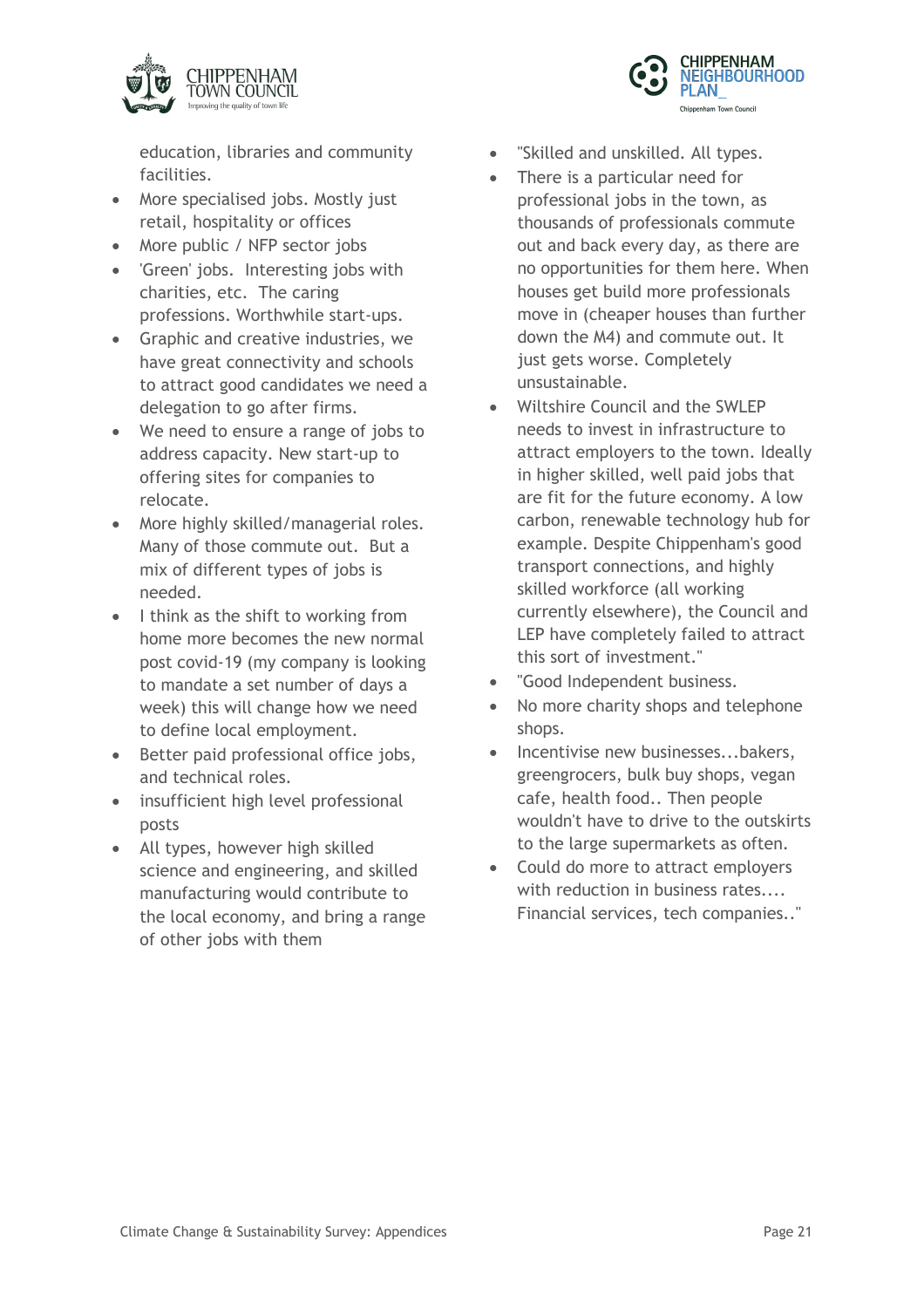



#### Appendix 2 Question 12 (open ended responses)

What actions should the Neighbourhood Plan take to encourage a sustainable local economy and the type of economic development that is needed?

- Ask all citizens a broad question what kind of future they want for Chippenham - not specific questions like in these surveys. Invest in a true visioning exercise, informed by easy to understand data on current issues (transport, housing, jobs, demographics, air quality, carbon output, flood risk etc). Share examples from other places - Exeter, Bristol, Barcelona and take the time needed for a process to come up with creative, community owned ideas for the future of the town, that will be sustainable and have local buy in.
- No outer ring road which will be a disaster for the Avon Valley and will cut off routes fir wildlife and destroy prime agrucultural land
- Set aside economic development areas and use SWLEP to fund funds to attract new businesses into the area
- Massive investment in broadband in whole town would also be a big stimulant
- Sort of covered above.
- Council should publish more statistical data across a range of community issues if they want the public to engage in meaningful comment
- boost local leisure facilities
- Support the self build register.
- "Fibre broadband
- Neighbourhoods that attract young professionals to the area."
- Be much more selective about what businesses it encourages to develop sites, Chippenham is at risk of turning into a mini Swindon. With boring out of town retail, ring roads and no heart.
- Invest in local companies, and avoid big brands and TNCs
- "Campus style office development with good walking, cycling and public transport connections.
- Fully pedestrianise the High Street and make it nicer (eg like Southgate in Bath). Redevelop area around the river near the High Street for cafe, restaurants, shops and civic venues. This sounds a bit off topic but I think it would make the town more appealing for businesses to come and open offices."
- Move to a more circular economy. Reusing waste products from one business to another... e.g Wilts college sets up an incubator unit for caviar. Caviar is delivered to local restaurant in cardboard. Cardboard is returned to second incubator unit that turns it into horse bedding. Used Horse bedding us collected and composted. Compost us used to grow worms. Worms are fed to fish to produce caviar.
- Renewable energy included in planning of new homes
- "Encourage more businesses in; and reduce the amount of commuting out.
- Chippenham needs to be more of a 'destination'."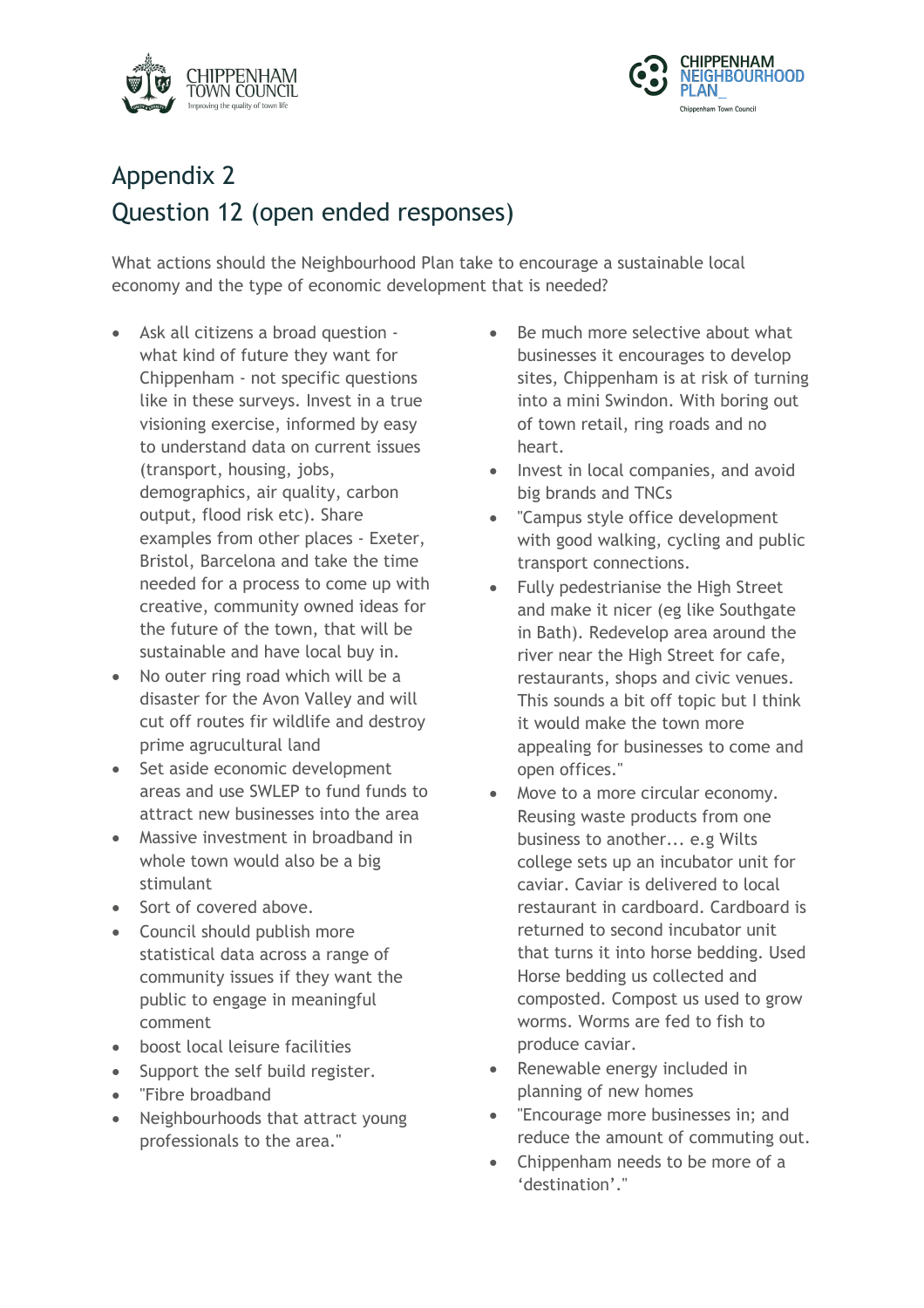



- Stop allowing the building supermarkets - we don't need any more! Encourage more home working (it seems to be working for millions of us under lock down) and maybe set up 'working hubs' in the town centre somewhere you can get a coffee, food, see other people, etc but plug in a laptop to work.
- Initiatives to encourage businesses to set up in Chippenham, including planning consent for change to business use, brown field site redevelopment and the town centre could be developed sensitively to provide better quality retail, services and leisure for increasing numbers of people choosing to live and work in Chippenham
- New employment sites; balanced communities ; new employment types that allow for flexibility such as home workers
- Strict sustainability targets for any new construction work.
- We have to rethink our reliance on the car, for work, education, shopping and recreation
- Make hubs for tech. Start up and grow on space. Take advantage of proximity to Bath and market and offer cheaper location and access to services. Use the water / riverfront more. Encourage more places to eat.
- Improve cycling infrastructure around Chippenham, it's an ideal area for cycling to work but there's too much traffic making it feel unsafe to cycle for most people
- Survey where residents work & in what jobs; then see what is missing in Chippenham's job market in relation to the skills that are available here.
- Incentives, promote connectedness
- "I think I've covered this in above comments. To summarise:
- Reduce housing/road building to a minimum but in planning shift towards development based around less car-use, more local connectedness, better services, better public transport, sustainable local job opportunities."
- Significant investment in sustainable businesses, including green energy and local food production
- Ensure that any proposed new housing or commercial development takes local employment situation into account
- Promote the attractions of Chippenham to start-ups and for HQs of charities, etc, looking to move from London/Bristol.
- Push for an urban core that allows employment land usage within the town rather than in drive to cul de sac town edge areas. Why are the employees in methuen there rather than in the town centre supporting the town centre to thrive. close to the station. We should stop through commuting. Road routes should be into the centre and out the same way not through. Car usage should be limited within the core and significant improvements to our GI.
- Develop business parks out near J17 of the M4, and evelop a cycle way up the A350 to J17 as well as provide regular buses from the Station to that area.
- The NP needs to shape the plans for the eastern development of Chippenham and not be led by it.
- Provision of diverse and affordable business premises would help, along with advice and financial support for start ups. It feels like market towns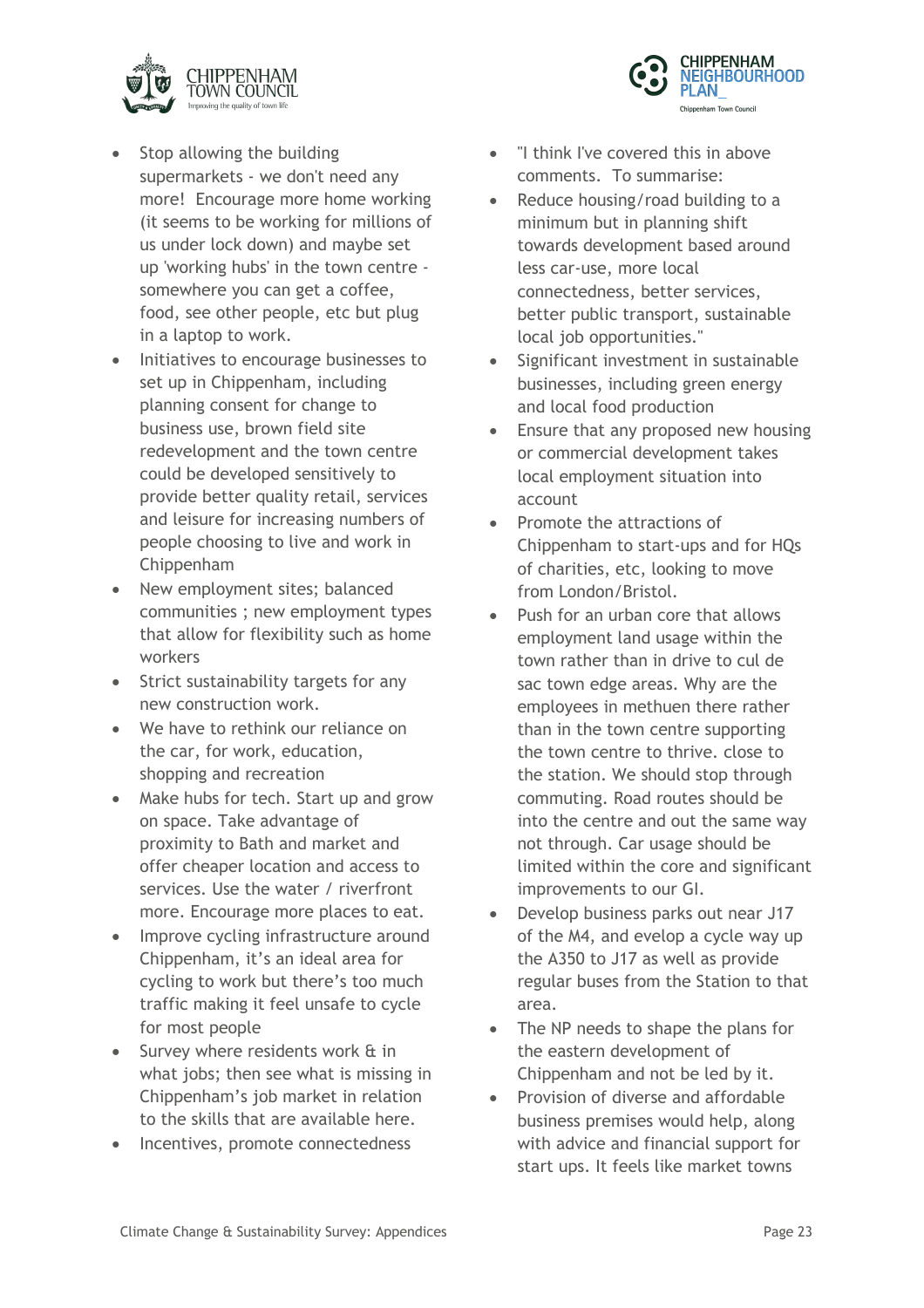



miss out on this in comparison to cities like Bristol.

- A real focus on local transport is needed, if this was easier, more "smart" e.g. pricing/ticketing options and timetables being complementary, people would be able to work more locally with less commuting by car.
- High tech industry, professional consultancies, and good quality light industrial space. Employment spaces needs to be good quality else will not be fully occupies, i.e. Greenway Business Park.
- Encouragement (uncertain of how to do this) for a variety of businesses to locate to Chippenham. Delay new house building until sufficient employment opportunities locally.
- NP needs to encourage local businesses that support a sustainable circular economy
- Much of what's needed is outside the Neighbourhood Plan remit but policies that promote the right kind of employment development (future technology firms) and discourage the wrong kind (e.g. warehouses that increase traffic but offer few and low skilled jobs), would be helpful. Advice on how to do this would be useful!
- Consider travel to work by walking or cycling
- Set out an ambitious plan for the town. Look to places like Frome and Corhsam which have nice balance of cultural and entertainment options. I would not go out in Chippenham for entertainment... Awful pub options. Reward local producers. Promote veg box schemes, supporting your nearest flour mills, offer vegan and plant based options... Huge growing markets. Bulk buy stores to reduce

plastic waste.. Return and reward recycle schemes... Repair librarys... Borrow instead of buy. But it needs to be done in a slick way... So people will buy into it. Look to Denmark and finland and the Netherlands for great examples of alternatives for transport and recycljng etc. Make it car free. I would cycle from sutton benger to Chippenham but would certainly be hit by a car... No provision for safe cycling.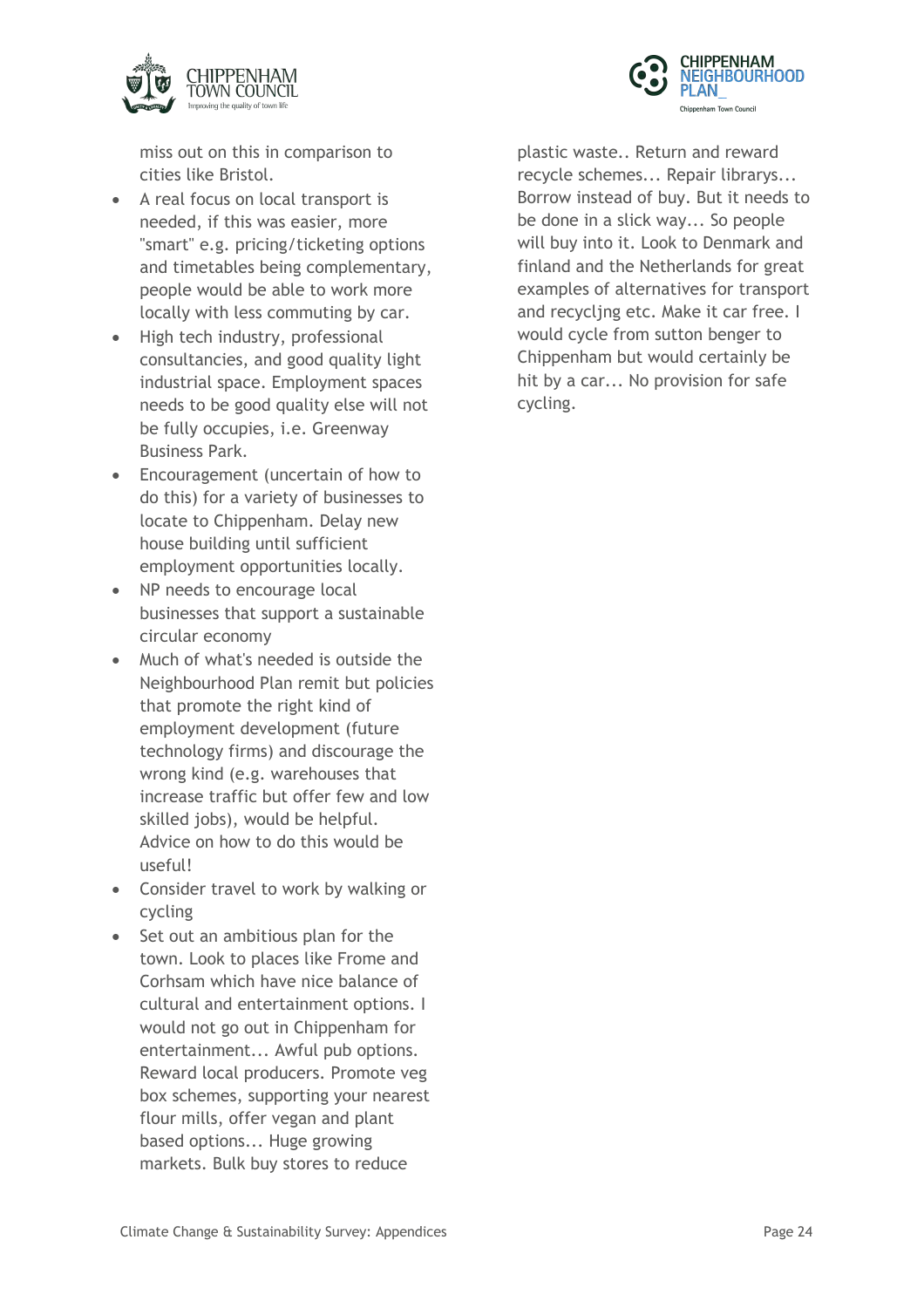



# Appendix 2 Question 15 (open ended responses)

**Do you have any comments about running your own business from home or working from home?**

- There is nowhere to network in town if you work from home, no hot desk space or meet ups that I am aware of.
- Broadband in Chippenham is appalling. For a town of this size it is no wonder people are commuting out.
- I am disabled with a full time carer
- Im retired working from home seems a sensible thing to do in the current age
- I normally commute to Bristol but am now working from home due to Covid19. It will be interesting to see if greater working from home remains after the crisis is over.
- During corona lockdown I have found I can work well from home. I plan to continue 2-3 days per week once restrictions are lifted and commute on the other days.
- There is a great lack of cycling. Most parents are scared to let their children use the roads and I don't blame them
- Better broadband service. Casual use office space.
- I commute to Corsham. As a manufacturing business it is not possible to work from home but I am planning to cycle and we car share.
- "Can incentives be given eg reduction in the council tax?
- No idea how this would work."
- "Get the broadband providers to hurry up with making fibre available to all.
- If there were more facilities in the town centre to work from I'd use them."
- I do work from home one day a week, but it's not always easy to 'knuckle down'.
- As above, the Covid-19 response has proven we can work from home, so we must continue to encourage this wherever possible - treat climate change response in a similar way
- Local co-working spaces in Chippenham provided for reasonable rates could provide community connection and an easier option than long-distance commuting.
- I have retired now but answered the question as if I was still at work..
- I can work from home if my employer would allow it
- Hubs for home workers to provide networking and social contact
- I work from home where possible
- I am writing this in the Covid-19 shutdown so obviously we have all learned a lot about home working. I work for a charity which cannot run without physical contact with serviceusers, but even we have been able to shift to more home working.
- Housing should ideally have space for a home office and be optimised for broadband access
- "The technology is great these days...
- I love working from home."
- I moved to chippenham to be nearer my business as it was the one biggest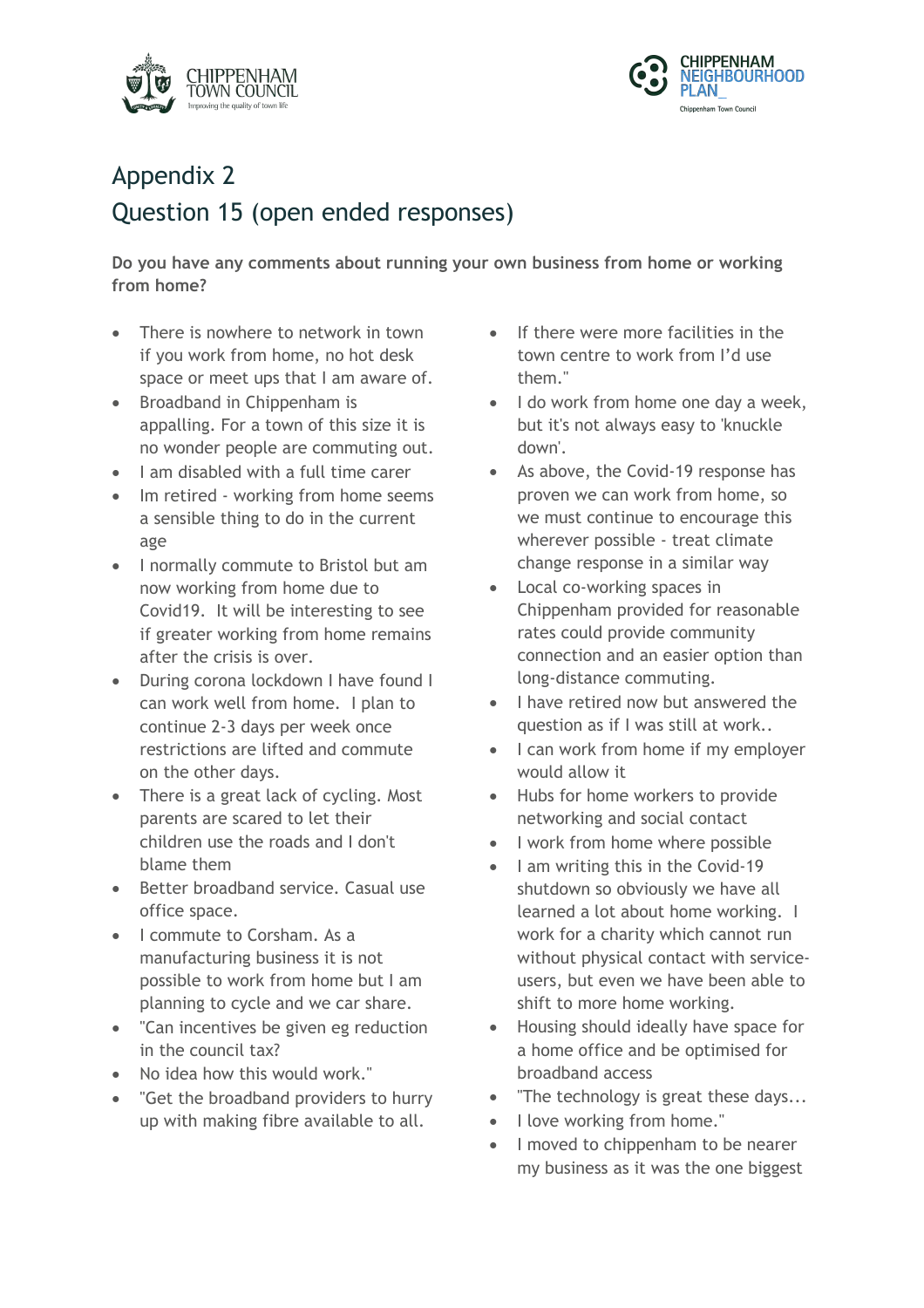



change I could make in my life. Recently I have been running the business from home and struggling with childcare alongside serious client facing meetings but it has facilitated a wealth of other wider life benefits for me an my children, Internet speed is key and ultimately space to break out and have meetings to avoid creative block through monotony

- Not an issue for me but I know people who struggle with space to do this well as their homes are too small.
- I work from home 1 day a week on average, this is likely to increase going forward.
- N/A
- "On the business front (I work as a part time consultant), working from home works well - even with international clients.
- Also in my work as a part time University lecturer, nearly all

university staff are all working from home and delivering lectures virtually at the moment, so hopefully more of this will continue after covid.

- On the council front (I am county and town councillor) Wiltshire Council does not do enough by way of virtual meetings - too much travelling to Trowbridge for councillors and officers. The covid crisis is demonstrating that much more can be done virtually (and is being done virtually) if the will is there. And the benefits are significant.
- Chippenham Town Council is even further behind in this respect."
- I live in Sutton Benger. Broadband is not great. I work in Bath but since the pandemic have been working from home and likely to continue this for two days per week on exiting the pandemic.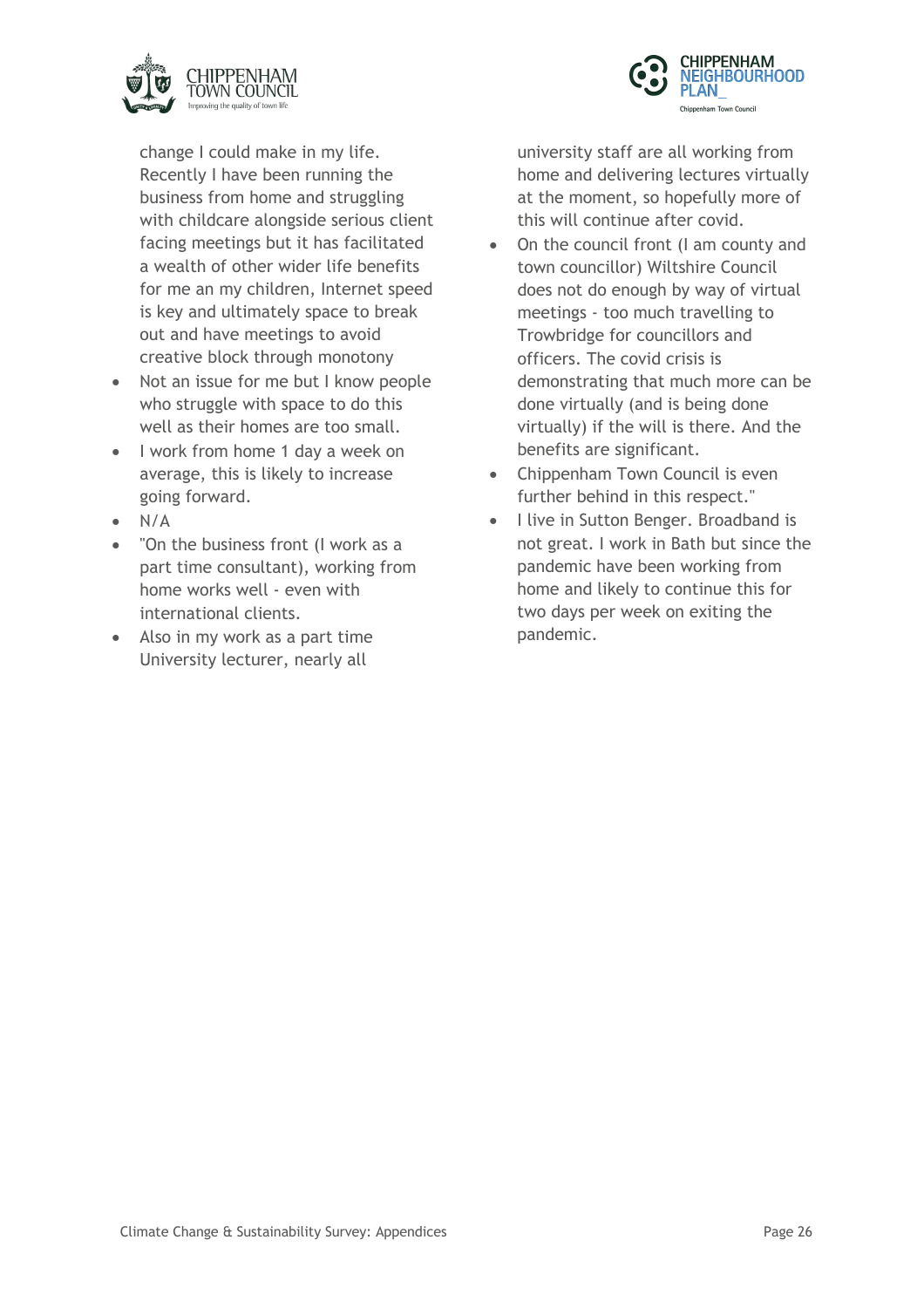



### Appendix 2 Question 16 (open ended responses)

**What would help you work from home if you could work from home more often?**

- Dramatic broadband improvement
- Change in policy from my employer.
- Fibre broadband
- No
- Better broadband service. Casual use office space.
- Faster broadband and better mobile network coverage
- As above
- Instead of working from home more often, I'd prefer faster busses direct from Chippenham to Bath with no stops in between. That way commuting by public transport could be possible.
- Encouragement by employer to do this and changing practices to encourage remote meetings by phone/Skype
- IT infrastructure
- I can readily work from home
- "I work in a school so working from home not an option (except at the moment), however I am a 10 minute walk to school and always work.
- My husband works from home, there isn't really space here for us both to do so."
- More social contact, networking
- A continuing culture shift around technology. I currently go to work to physically handle & pay in cheques and cash donations for example. A less paper-based system. Greater use of technologies for meetings.
- Home office
- More reliable broadband; better home office set up (space; electrical points; network points)
- Peer acceptance of wfh.
- Internet speed.
- Better internet connections are crucial. Also, better local transport links - for example the first bus from my village to the nearest train station does not allow me to get into Bristol/Swindon etc. before 10am. Also, the last bus home is tooo early to allow a full working day!
- Dependent on my employer.
- Improved broadband.
- Wfh needs to be accepted by businesses
- Better broad band speed
- "Better broadband.
- Cheaper and greener energy costs.
- We are on oil.... Not green."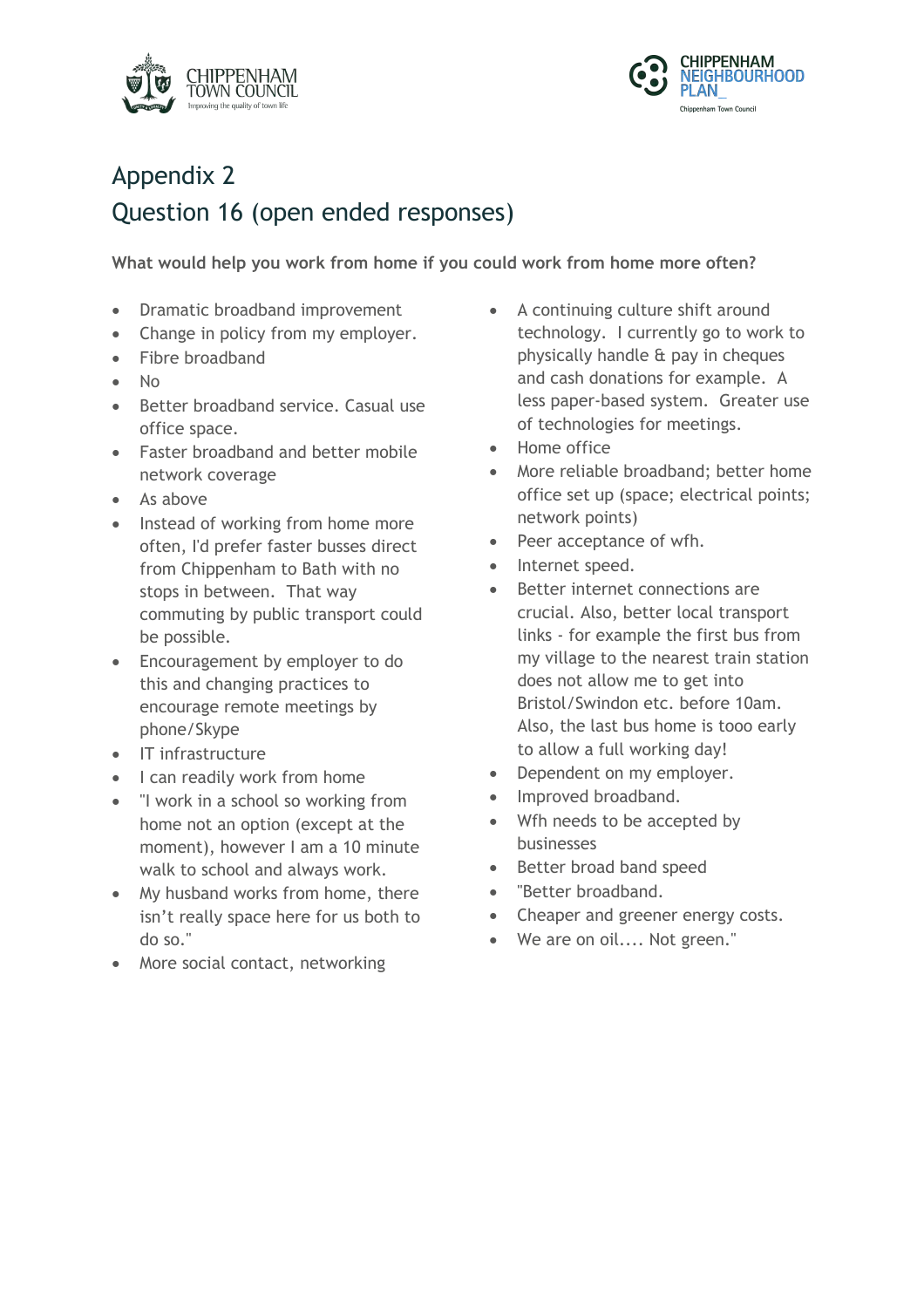



### Appendix 2 Question 18 (open ended responses)

**Do you have any comments about vehicles in our town centre?**

- It is unsafe down the high street. The air quality is poor. It is still assuming (falsely) that parking is the solution to use of the town when in fact good bike walking and bus facilities are the real answer - Nottingham, Waltham Forest
- Allowing electric vehicles is a stopgap measure – once more EVs are on the roads, the congestion problem, parking problems etc will return. Centre should be vehicle-free apart from public transport.
- People who are disabled and have no immunity need to use their own vehicles so that provision should be made
- The present system seems to be excellent.
- hard to do only 1 way trhough town when the high st is shut! so no cars down there anyway!
- Why is the high street open for traffic in the evening? I suggest it is fully pedestrianised.
- Pedestrianise as much as possible. Past ivy lane school and outside Revos.
- The recent changes to the traffic system at the top of new road have been terrible and have meant much longer queues and traffic jams. The train station also only has cycle and disabled access from the monkton park side.
- The streets are lined with cars. Building more car parks will only increase the number of cars in the town centre. We need to encourage

walking, cycling, and using public transport, by investing in these and providing the infrastructure.

- I think the town centre should be free from all vehicles and large parts of it should be pedestrianised and redeveloped to improve the look and atmosphere. Seating, plants, art.
- I like the fact that the High Street is pedestrian only during the day.
- All vehicles in town centre should be restricted to electric only
- Seems we've managed with the High Street closed for 3/12; let's pedestrianise it now.
- There are too many and building more houses will only make it worse.
- Total lack of vehicles kills a town centre, it becomes a concrete, soulless place
- Could delivery vehicles deliver to the rear of premises or travel the last half mile with a barrow?
- Keep it closed and sort out Northern bypass
- Closing the high street to vehicles should be kept as it is to help minimise congestion during busy commuting periods. Lately many commuters have spent 30-40 minutes getting across from Calne side of CHIPPENHAM to Bumpers farm bypass.
- It would be very hard to ban this with the current road layout & expansion of housing. People in monkton park would be stuck!
- Pedestrianise the high street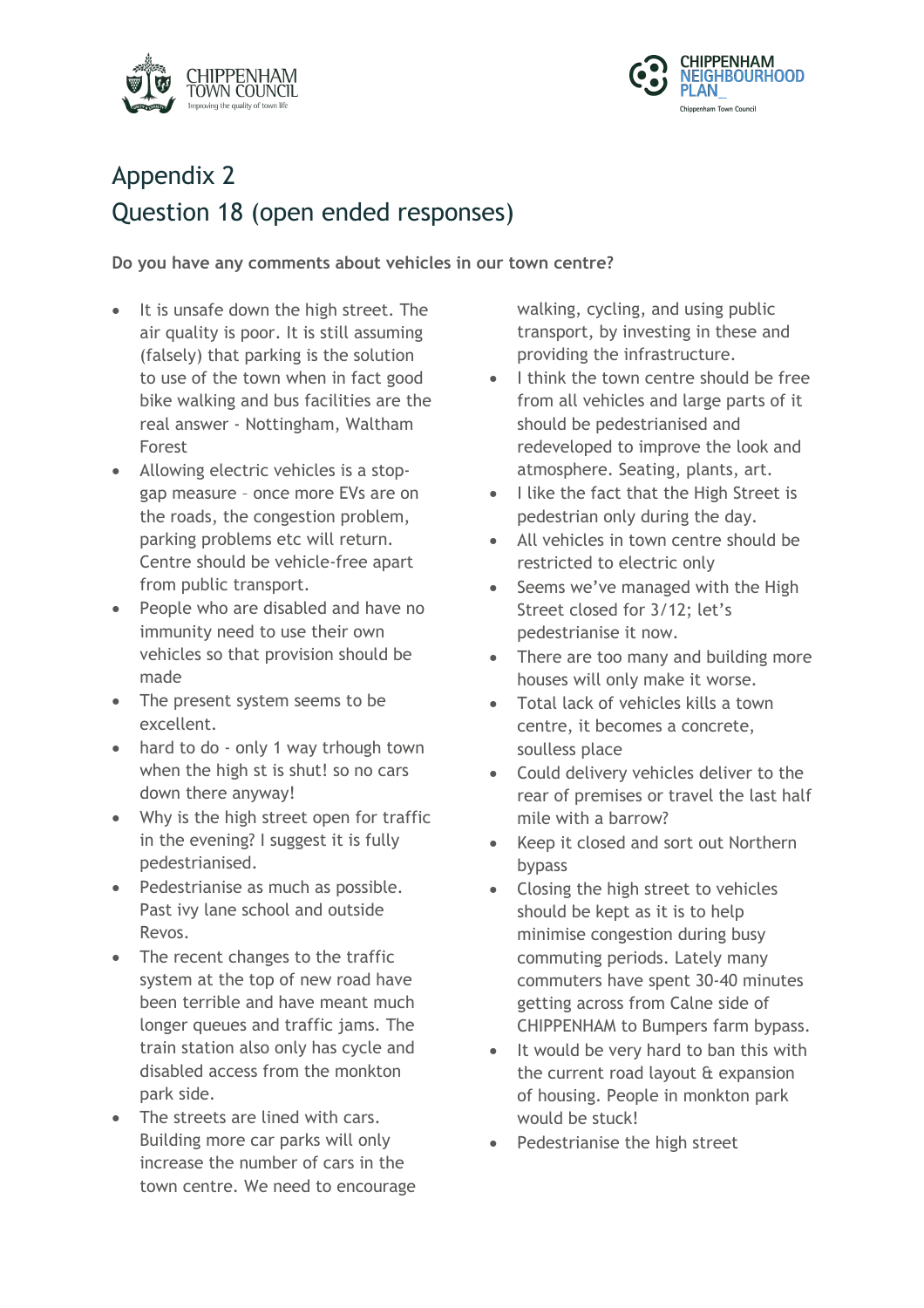



- Our lifestyles are currently very geared up to car use, and consumption, and I believe this is what needs to change. The town centre is the quickest (and therefore I guess most efficient route) through, so it's unfortunate but inevitable that many people will cut through it on journeys not destined for the centre of Chippenham. We could cut this but have to have lower-emissions alternative routes or means of transport better available, or it will just provoke more traffic on other routes. I haven't done the sums on what is possible vs situation now though!
- Traffic congestion seems to be becoming a bigger issue. Air and noise pollution are having a negative impact on people and wildlife. The current reduction in traffic resulting from covid lockdown is showing people how much better things could be if we worked to reduce traffic.
- People need to walk more. Everyone's fucking lazy
- Residential streets are sometimes used as rat runs which is very dangerous.
- "Chippenham is spoilt by traffic.
- Glad that the tiny High Street is traffic-free"
- Stop the through routes. More cycle routes and town edge parking for office staff.
- Unless the town centre evolves to be relevant any steps to make the town centre less accessible will kill it off.
- This can only happen if alternatives to driving are available. People with mobility difficulties who rely on their car should be included on this list.
- Chippenham should look to reduce traffic and improve air quality.
- With respect to the answer above, I don't think their should be an exception for electric cars. Possibly only for the mobility impaired, though not parking all over the town bridge!
- Drivers are encouraged into the town centre by the location of car parks and the lack of suitable public transport and safe cycle routes.
- Space should be given over to walking and cycling
- The high street should be closed off to all vehicles (as it is now during the day). The surrounding streets (London Road, New Road, the road that links the Town Centre with the Bridge Centre, should be only electric delivery vehicles, bikes, electric bikes and scooters. And public transport.
- All car parks should be free for the first 2 hours
- "Pollution is a huge problem.
- Not enough EV points.
- Public transport options are poor and not very green... Dirty diesel buses.
- Parking is poor and expensive and dilapidated."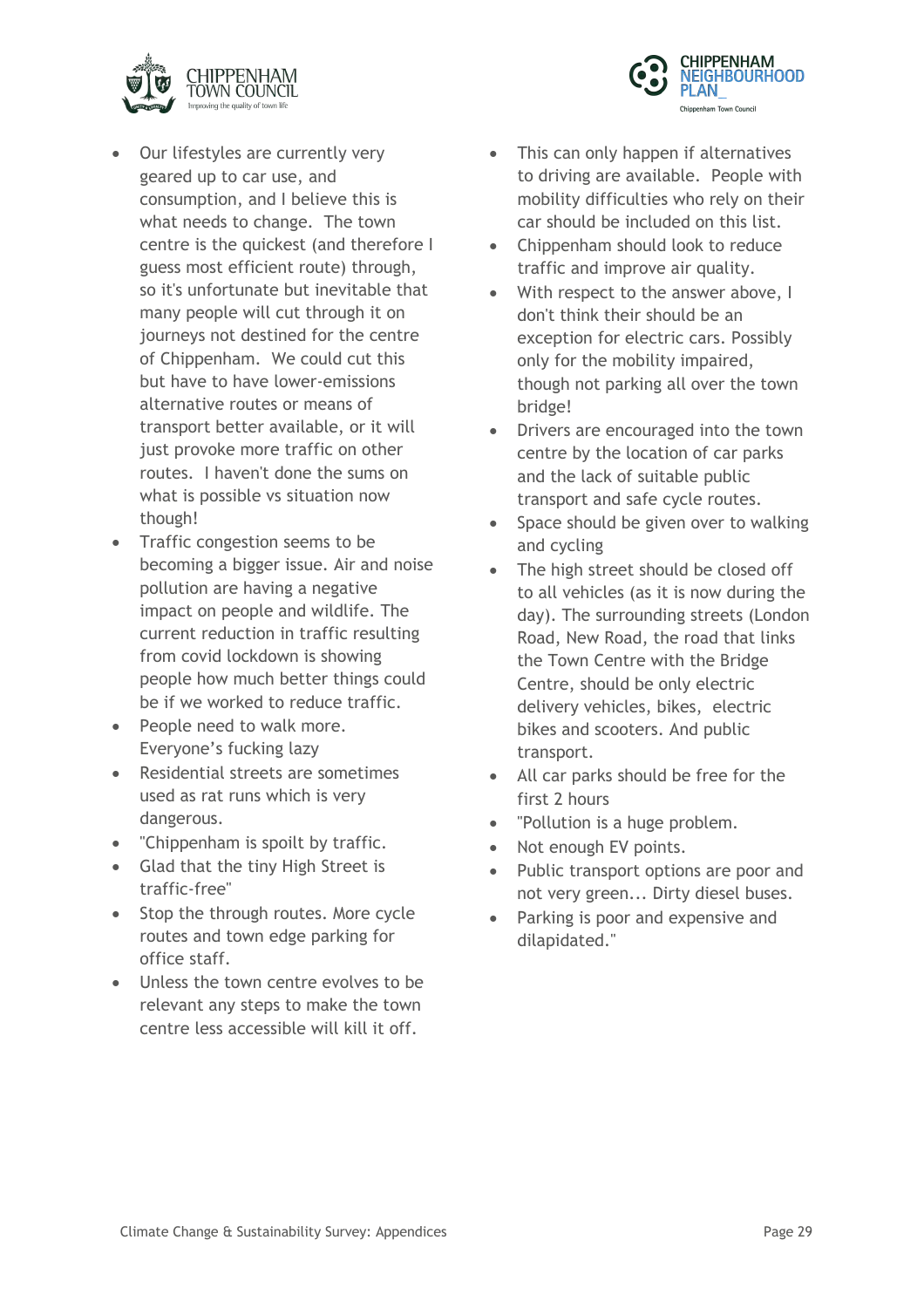



#### Appendix 2 Question 20 ('Other' responses)

**Are there any forms of sustainable transport that you would like to use more? Please tick all that apply.**

- Light Rail Transit (Trams)
- Electric bike
- Water based on the river
- Hydrogen powered cars
- Electric scooter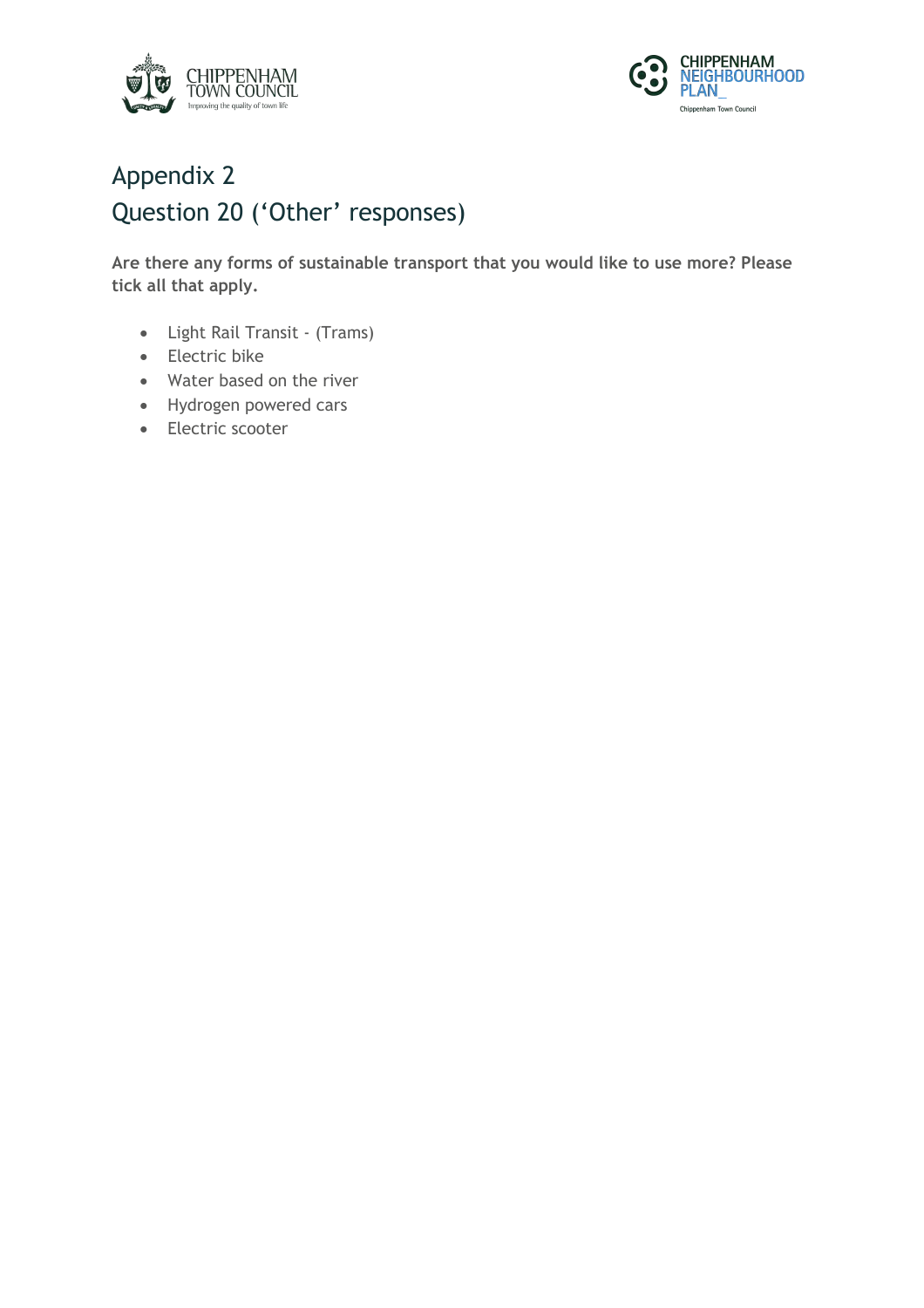



#### Appendix 2 Question 21 (open ended responses)

**Does anything prevent you from using sustainable forms of transport?**

- Roads are dangerous. Would like many more cycle paths in town, separate from road traffic.
- Poor cycle network. Poor bus services and facilities and pricing. Roads are dangerously congested making cycling and walking unsafe
- "Buses don't run early or late enough X31 had good daytime frequency but doesn't allow commuters to get to station in morning, or home in the evening. Too infrequent = long waits = quicker to walk/drive.
- Cycle paths are incomplete need safe, end-to-end routes from suburbs to town centre, that even nonconfident cyclists can use. Cyclists should be segregated from both motor vehicles, and also where possible pedestrians (Dutch-style cycle paths)."
- Poor cycle paths, routes, storage/security and signage.
- I don't have off road parking on ivy road so would struggle to charge at home unless community charging was

available on the street or designated parking spaces were allocated.

- Lack of joined up cycle lanes
- No, but I would cycle more as a means of transport if there were better cycle routes.
- Frequency of bus services to where I want to go. Lack of cycle paths deters nervous cyclists.
- Poor provision of cycle lanes around Chippenham
- Connectivity and safety of the cycle network with children.
- Safe and connected routes
- Poor cycle route provision. Lack of bus routes, lack of car clubs, though Chippenham is unlikely to be viable without significant local or national government investment.
- "The b3069 from Benger to chippenham is lethal to cycle on.
- No bike storage.
- Would like to buy an electric vehicle once prices come down."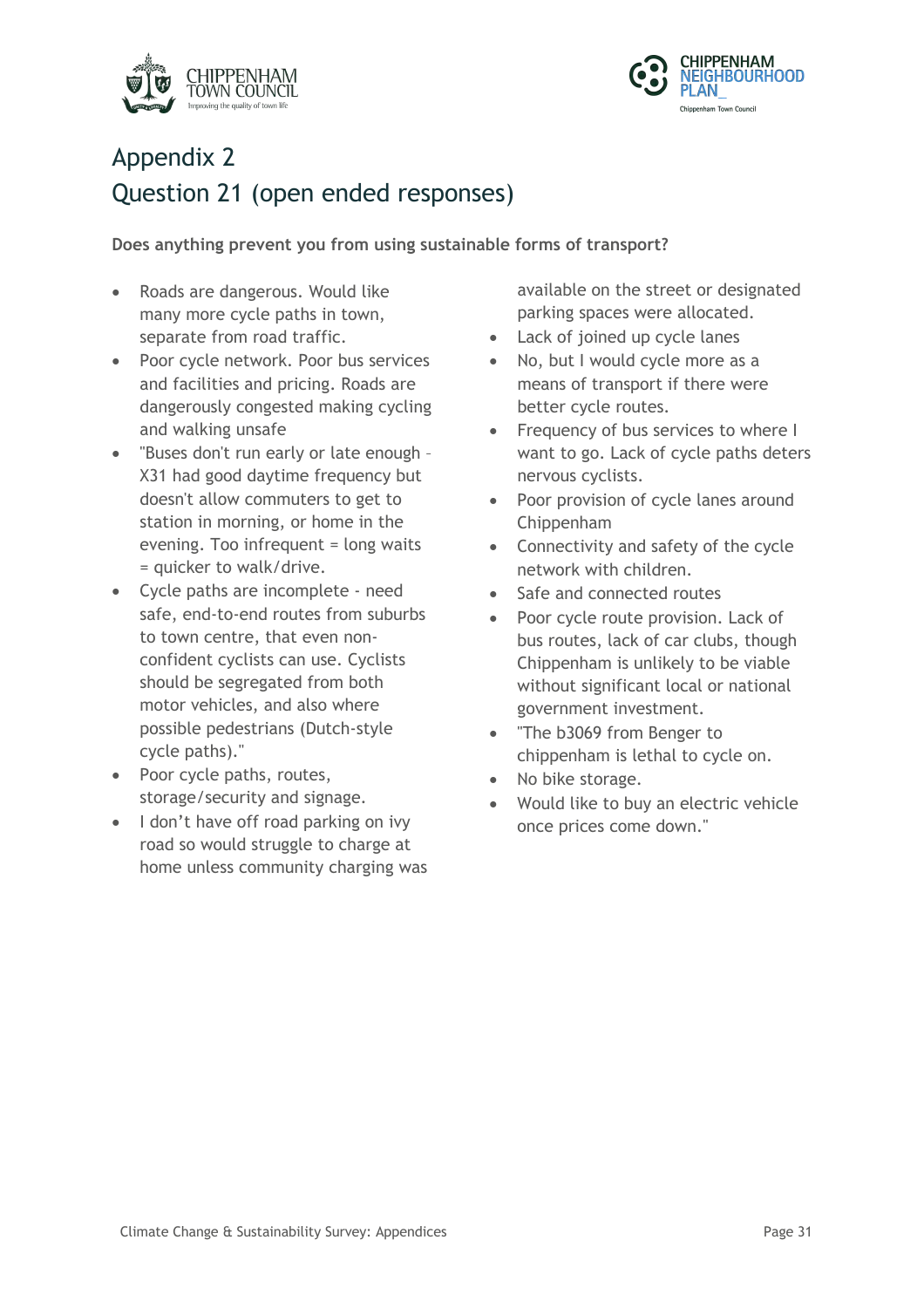



### Appendix 2 Question 22 (open ended responses)

**What would help you to use sustainable forms of transport if you wanted to use them more often?**

- Safety
- "Major improvement in cycle network
- Remove cars from town
- Better bus-stops with times displayed digital in real time and better bus service timing and subsidized bus journeys
- EV charging points"
- Better cycle provision complete the town cycle network by filling the gaps
- More safe cycle routes
- Affordable EV with better range.
- More frequent buses
- Better cycle paths, more routes, storage/security and signage.
- "Segregated cycle lanes.
- Charging points near my house on ivy road. Or allocated parking space outside my house."
- Dedicated or better cycling routes
- Lower fares / loyalty schemes
- Less traffic, better cycling and walking routes.
- Better cycle lanes. E.g new lights on Langley Road took a year and made no provision for cycles. Very difficult to go straight ahead past little George.
- Better cycle routes.
- Better vehicle free routes
- More direct busses to Bath would be good, but I would like more cycle lanes to, from and around the town centre (or preferably no cars!) to make it safer to cycle. A tram system would also be nice.
- Segregated cycle routes way from car's & traffic; safety is key and well connected
- Dedicated bike routes. Signed walking routes
- Better cycling infrastructure
- Lower priced electric cars.
- See above comment
- Cheaper more frequent buses
- An integrated network of segregated cycle lanes
- "Quicker and more regular bus services.
- More EV infrastructure.
- Better cycle paths in Chippenham.
- Encouragement of road use culture generally where car driving is not seen as dominant. More considerate, slower driving around areas where no cycle paths exist would make it feel less risky to get on a bike. Greater training and awareness around cyclist safety for all road-users. Road development and maintenance that focuses on making cycling more feasible."
- See above
- "20 mph zones eg on Frogwell/Lordsmead
- Traffic calming."
- Better off road cycle routes and lighting at night
- Provision of suggestions above!
- The ability to get to towns and cities at a wider range of times, to be able to cross transport modes and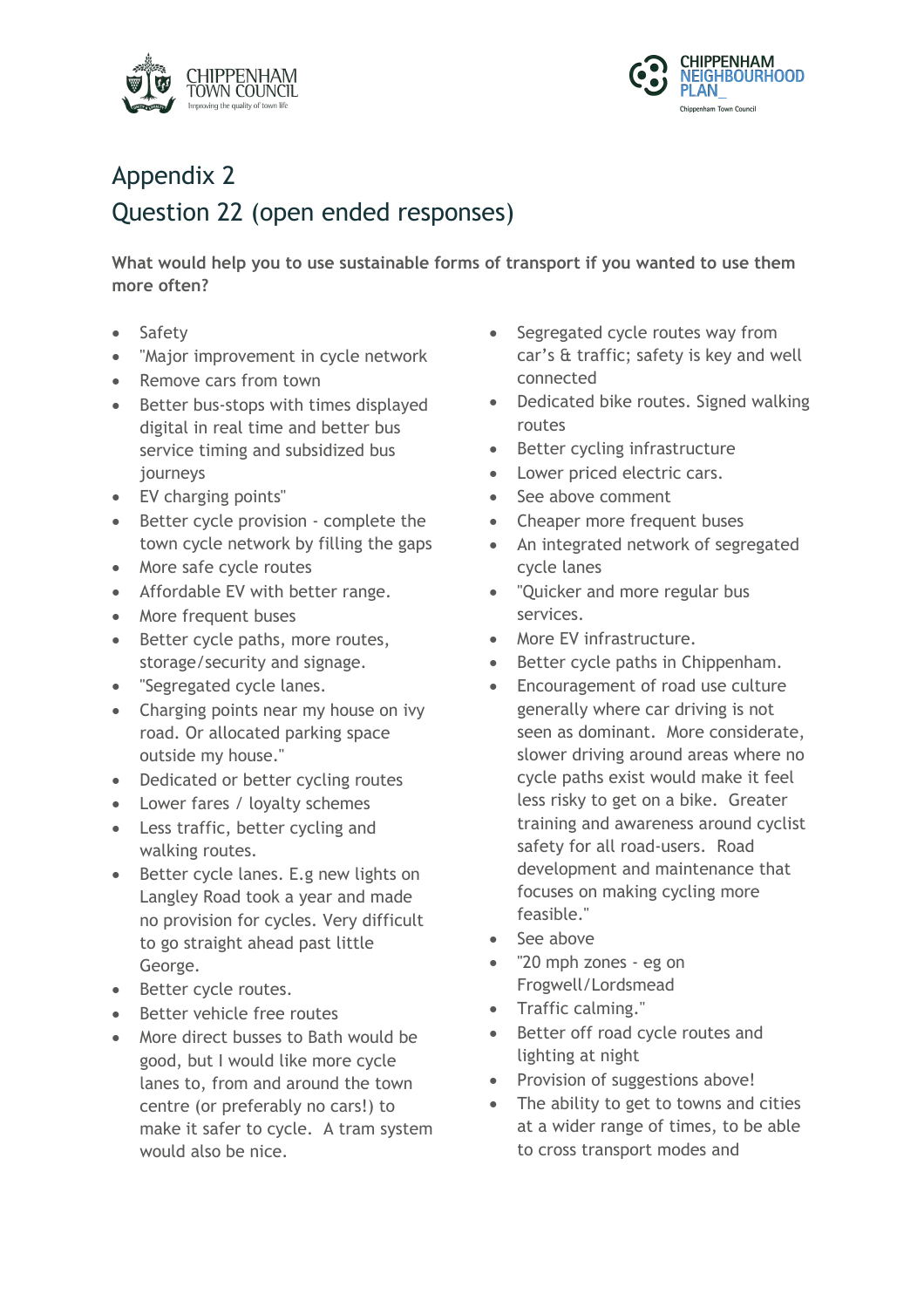



operators with a single ticketing system as per London.

- Reduction of road space for cars to allow for cycle paths. Cyclists having priority across side roads. Trains being able to properly accommodate fold up bikes.
- Cycle lanes. Cheaper train fares. Cheaper buses with improved

reliability, frequency, scope of routes & times of availability.

- Safe walking and cycle routes
- Available and afforable electic cars
- Better cycle lanes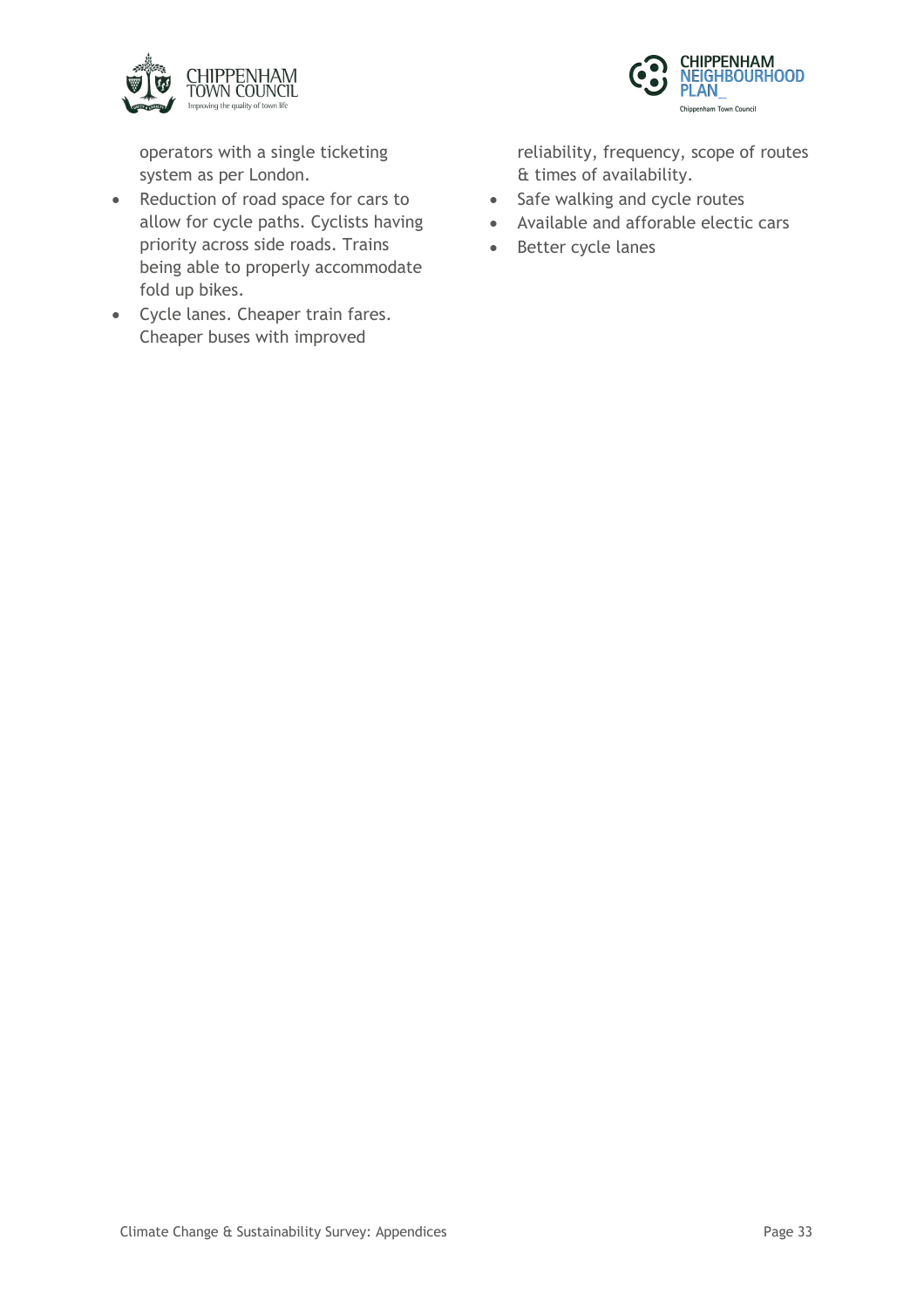



# Appendix 2 Question 24 (open ended responses)

**Would you have any concerns about purchasing an electric car and if so, what are they?**

- cost, charging, how they mine for the batteries - lack of knowledge really
- Cost and charging points
- No, they are great, I have one on order. Most charging done at home, for those who can;t do this I would recommend a community scheme in public spaces with fair charging rather than a price gouging commercial operator
- Lack of range and charging points
- I have a Motability car adapted with a ramp
- Covered above.
- "Range of travel (Have family to visit across country not just local use)
- Charging infrastructure poor in Chippenham"
- cost
- Range. Also, the question should be do you need to own a car, not what provides the power.
- Impractical and unaffordable at present. Lack of infrastructure, both in town centre and in housing areas.
- Access to charging on my street. I don't have off road parking.
- Would buy electric car once the range travelled between recharging is improved
- High price, and little access to charging points
- I definitely want to buy one. Cost is the main concern and is why I don't have one already. Lack of range and availability of charging facilities is also a concern.
- We lease a hybrid. Main concern is cist of new vehicles which even on a lease is very expensive.
- charging points
- "Initial cost
- Charging points"
- Yes, because the technology isn't clear cut, is the future full of electric batteries that wil do just as much damage to the environment than diesel/petrol.
- They're so expensive out of my price range currently.
- Live on terraced street with no private parking so lack of facilities for charging is main barrier
- The lack of charging points, the cost
- Embedded carbon for all the raw materials and battery. Total electricity generation for all the cars.
- No.
- Range.
- No concerns
- No
	- "Price.
- During lockdown unable to purchase any type of car."
- Is an electric car as green as is made out? E.g. the electricity needed for recharging has to come from somewhere. If we all have electric cars, is there sufficient capacity to recharge them all? Lack of points for recharging and how does someone living in a terraced house e.g. along Park Lane recharge their car from their property?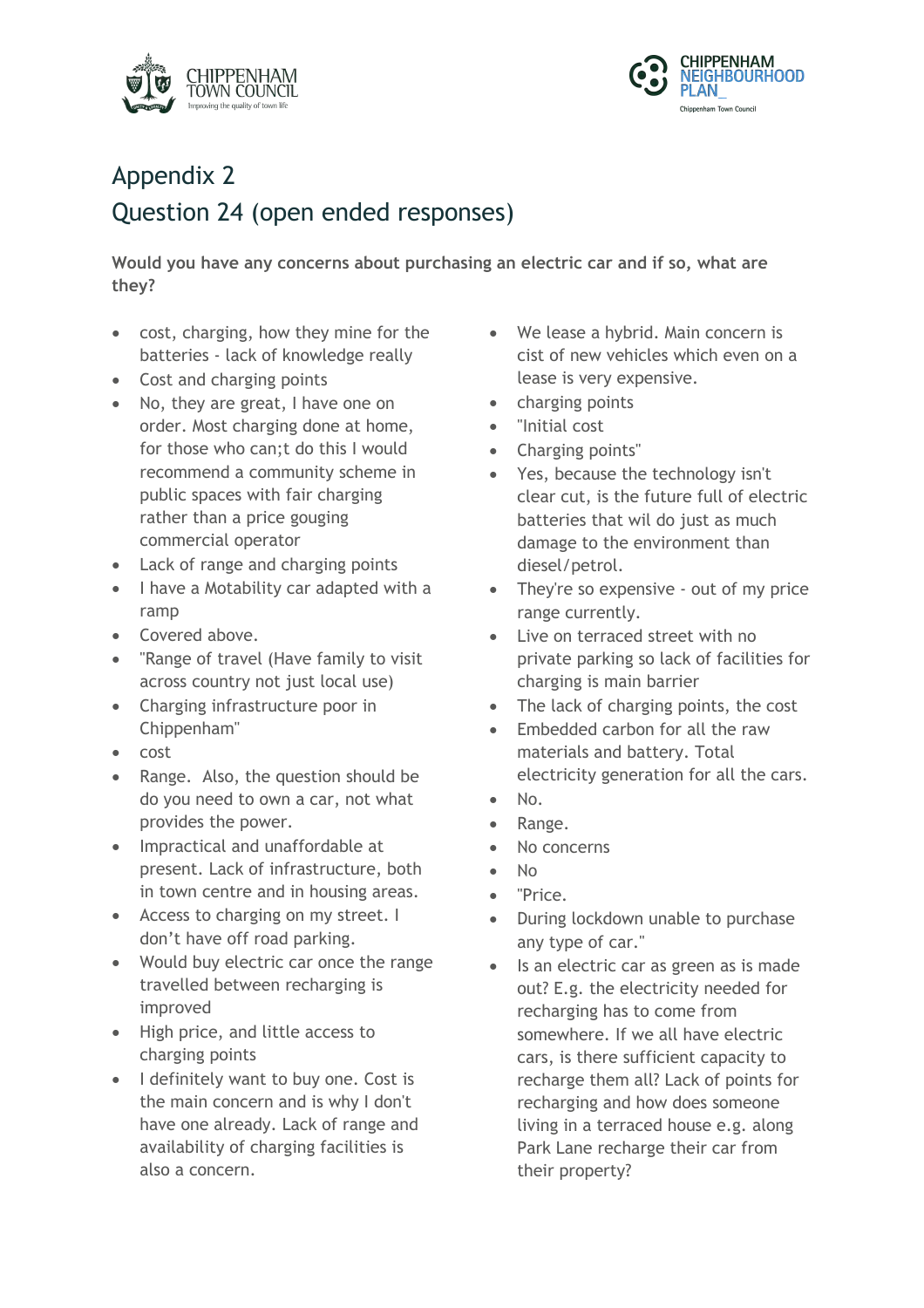



- Cost, charging infrastructure
- See above!
- availability of charging points
- Price
- More charge points would be needed before I'd consider buying one
- "Expense, plus much prefer walking and cycling for environmental, social, health and financial reasons.
- There are road safety issues with all cars including electric ones, and I believe the disk brakes emit harmful particles. I agree electric cars are better than petrol/diesel ones, but there is a travel hierarchy with reducing the need to travel as the best option, then walking, then cycling, etc."
- Cost
- Electric cars are mostly powered by dirty electricity, and they are ecologically really expensive to make and dispose of. Hydrogen power is the way forward,
- Charging points in town centre locations
- Affordability!
- None, I have one and it is great and is saving me a lot of money in fuel. Admittedly it is a company car so there is a tax benefit and I haven't had to purchase it up front, perhaps Chippenham could look to incentivise people to get over this hurdle through free parking, ability to go into town centre etc.
- Yes, cost and vehicle range.
- Cost of initial purchase. Range of travel due to relatively poor availability of charging points. Battery life.
- Cost, sustainability of car manufacturing
- Cost.
- Batteries are not adaquate for long range
- "Battery longevity.
- Next car will be electric."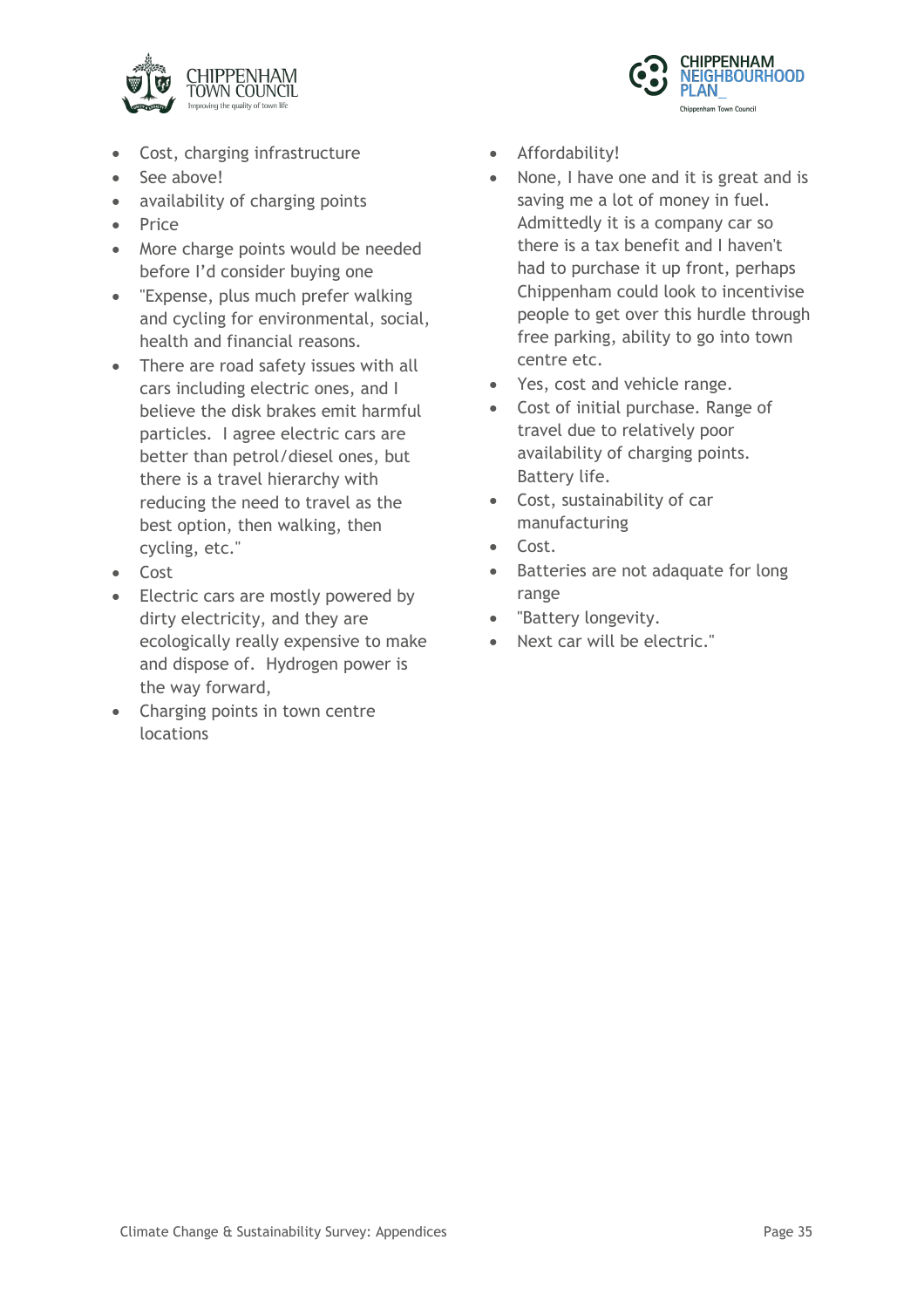



#### Appendix 2 Question 24 ('Other' responses)

**"Is there a choice of transport options for you to get to work? Tick all the options available** 

- [Other]"
- Work from home
- National express is unreliable. Bicycle is possible but roads are dangerous.
- Now retired but used to work in Tetbury. No alternative to the car.
- retired
- Walking to Chippenham station, not Leeds!
- Ive retired
- N/a as I work from home
- I work where I live.
- Car share scheme at work
- The train has to go into london and back out.
- I previously traveled by train/fold up bike. But now car share with my wife to Swindon, as this is a nicer option and due to cost/unreliability of trains.
- I sue train (to Bath) and bus from Bath to Newton Park but it takes twice as long as driving and the bus connections are unreliable.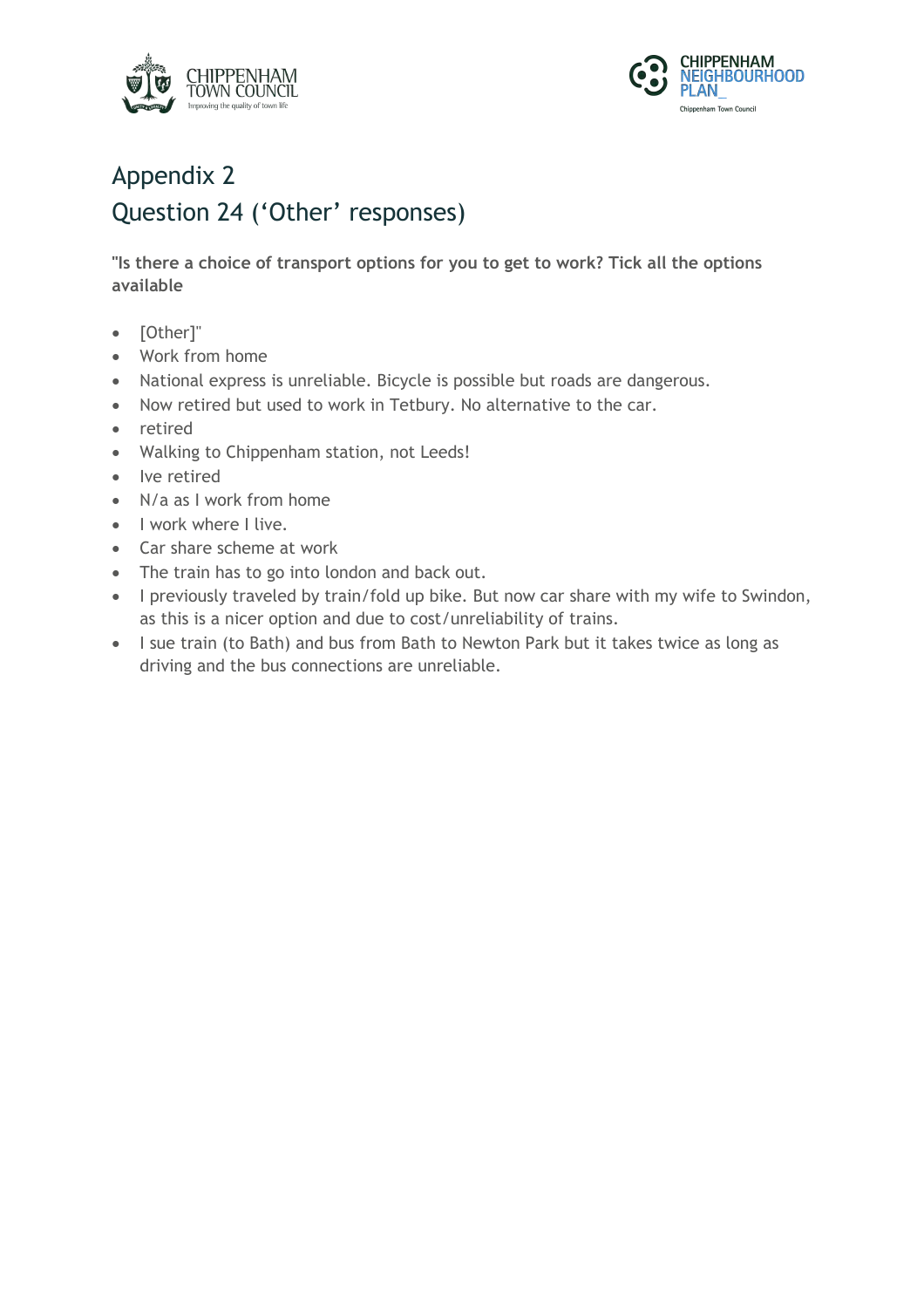



#### Appendix 2 Question 30 (open ended responses)

**Are there specific danger points, barriers or pieces of missing infrastructure that discourage you or your children from walking, cycling and using public transport? Please provide detail below.**

- pavement isn't wide enough, too close to moving traffic
- "Segregated cycle lanes connectign all parts of the town.
- Road crossing on hardenhuish lane
- Road crossing from halfords to the chip shop
- Pedestrianise all of town centre up to bottom of station hill right up to the war memorial"
- Cycle access into the town centre from all sides of town
- Safe well lit paths
- Price of the 10 bus just for school runs
- Traffic congestion and speed
- Too many cars on bridge centre roundabout. Restrict access to only electric vehicles between 7:30 and 5pm
- Crossing malmesbury rd by John Coles park, one was system means we have to cycle on pavement travelling back home from school or town centre
- The lack of cycle lanes is unnerving.
- My son goes to St Nicholas School and we occasionally walk up Malmesbury Road. It is quite a busy road so the danger is the main thing that stops us doing it more often. The air pollution is a concern too.
- Speed of cars on Langley Road. Crossing Mel.esbury road.
- Lack of Traffic free routes across town
- Some zebra crossings need maintenance eg London road near the school.
- Cars drive way too fast around Queen's Crescent. People also sit there with their engines running a lot of the time, pumping out fumes.
- Road network & traffic is heavily used at peak times ie is not safe
- The entrance of our cul-de-sac has no pavement.
- The cycle paths around Chippenham are not connected
- Lack of Suitable bike segregated lanes around town centre and various routes outward to other towns.
- No, we both walk to school. However, crossing Hardenhuish Lane (at the top by woods) can be dangerous as cars often speed through zebra crossing.
- $n/a$
- It's not integrated
- I live in Sutton Benger but on the main road to school. Our route to school is thankfully very easy. The main danger is from other parents driving to school and manoveuring cars nearby. This includes myself when I pick up my son on the way home from work sometimes! I think it's all part of the culture of choice and 'shopping around' with schools that we have at the moment, and lots of parents drive their children to Sutton Benger school from Chippenham and other villages.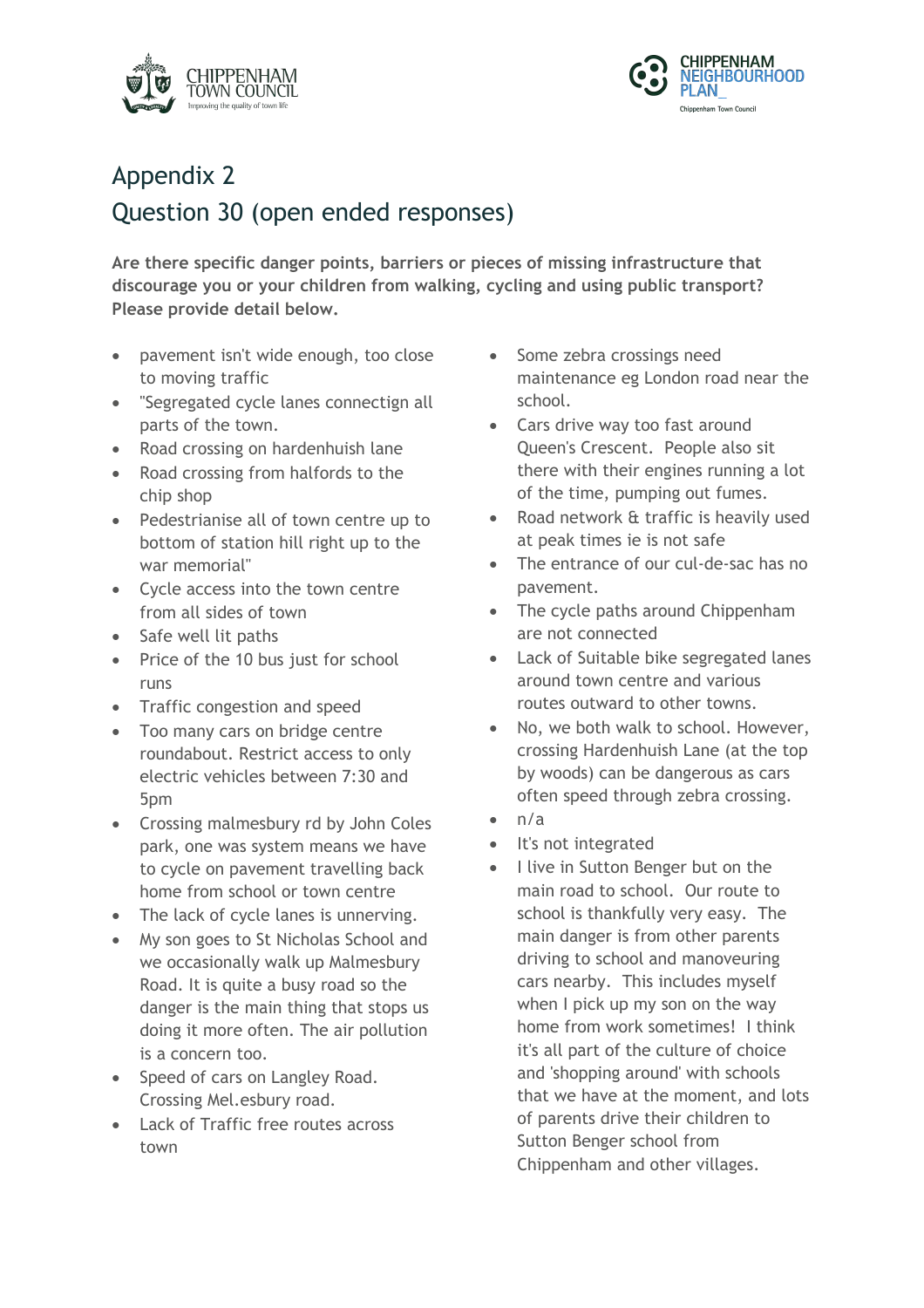



However I wouldn't like to walk through the town centre to school with small children especially preschool aged children in tow. I also know that Chippenham town centre has some alarmingly high air pollution figures in these areas, and that children are more at risk from this as particles are more prevalent in the air lower to the ground. I think the majority of parents are not aware of this and it would worry them if they were.

- It's difficult to walk with very young children on many of Chippenham's pavements due to uneven surface and narrowness of the path
- Yes, there's no safe crossing point opposite St Peter's School. We've been almost knocked down a couple of times. Parents park every day on double yellow lines obscuring our line of sight when crossing the road - we can't see round the illegally parked cars in order to cross safely. I PRAY every day that we get across safely, and I have butterflies in my stomach

regarding walking my child to and from school each day - it's horrible.

- Lots
- Parking outside on the pavement by parents is a real danger at the local school (Broughton Gifford).
- "Absence of cycle lanes to East of Chippenham town centre.
- Expense and lack of co-ordination of buses and trains.
- Trains unreliable with delays/cancellations so cannot be relied on to get to work on time."
- "Malmesbury Road and the Little George junction
- (On journey from Monkton Park to Hardenhuish)
- Bridge Centre/ Ivy Lane
- (on journey from Monkton Park to St Marys on Rowden Hill)
- Both dangerous junctions, crossings."
- No decicated safe cycle routes
- The main road between Sutton Benger and Chippenham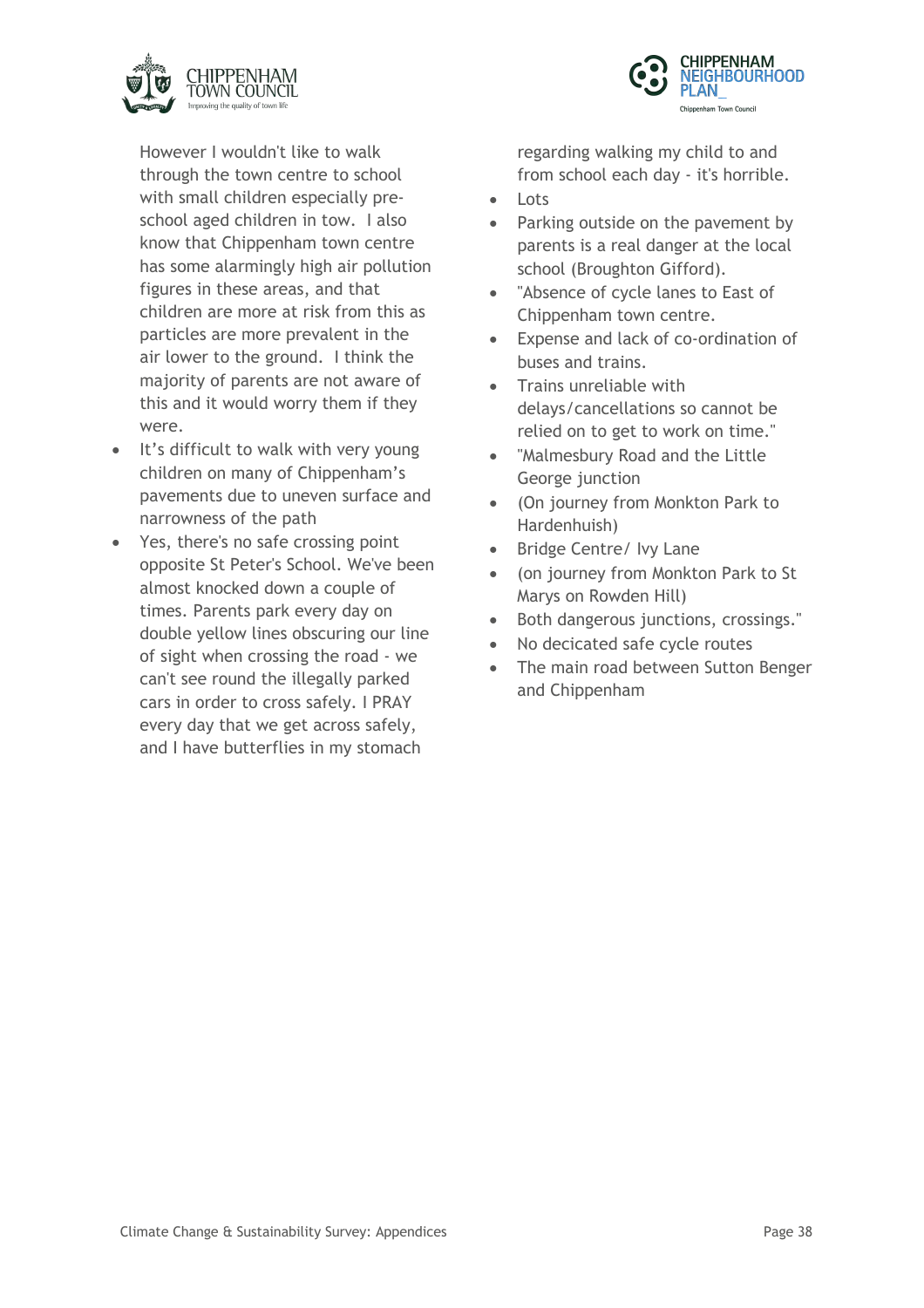



### Appendix 2 Question 31 (open ended responses)

**What improvements could be made to the public transport infrastructure in your area? Please provide detail below.**

- Being able to check real time bus updates on my phone
- Buses to replace parents taking children to school in cars
- Better bus stops with digital real time displays, better timetable times
- More frequent bus services
- A bus to hopton Park industrial estate via Calne. 1 stop only. It's a large site and if the bus was almost as quick as a car, I'd use it.
- Cycle lanes, and tickets given to motorists who don't respect them
- National express is unreliable. Corsham station reopening.
- Traffic free routes
- Bus frequency and connectivity.
- I'm not a cyclist, but I think we should make the roads for mainly bikes and make cars secondary users.
- More frequent bus provision
- Segregated cycle routes
- Well-advertised bus routes with convenient regular schedules for commuters.
- More bike lanes. Similar to hungerdown lane.
- Better road surfaces for cycling e.g Chippenham Lane is a quiet route but has some dangerous potholes
- There are several buses that come to school but a lot of children still come by car. Maybe a bus within town (e.g. from railway station or Sainsbury's) would be good. I don't really use public transport as I mostly walk into town.
- More frequent and cheaper buses
- Just more regular, quicker, more direct routes into town, although appreciate this is tricky to achieve before more people get on them. Cheaper fares would help many more consider the bus.
- electric buses
- See above more frequent buses and better routes
- 20 mph on all residential roads, enforced. Traffic calming - eg humps, bollards.
- more cycle lanes
- Lack of traffic free cycle lanes. Timetable of buses and trains (stop too early in the evening from Bristol and Bath), lack of more direct buses to key destinations (E.g. Bath, Swindon).
- Better bus stop information
- I don't think anything realistically can be changed unless bus services are publicly funded, as Chippenham is too small for more a better network of bus services. Main improvement is to main station hub, with better ped/cycle routes to station (old Road route is terrible), and less priority for cars.
- "More buses to serve Pewsham.
- 55 bus better aligned to train arrival and departure times including early and late in the day."
- "More cycle paths/ shared paths.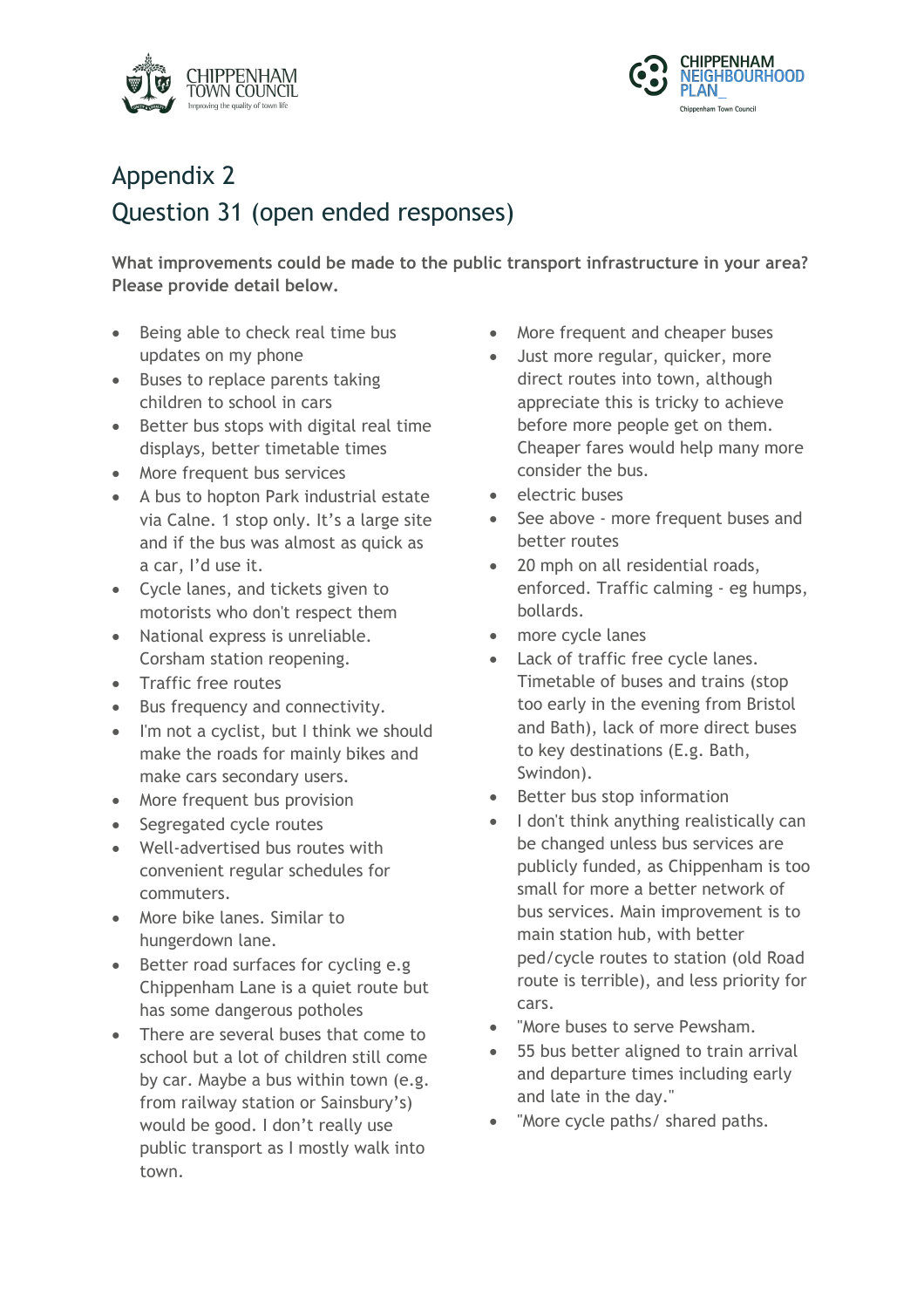



- Better cycle routes. Safer cycle routes. Better marked and signposted.
- More public transport (buses). Especially to the station. They come in almost empty and leave almost empty on many occasions. Commuters don't use the bus, prnbably because they are too infrequesnt and unreliable.
- There is also a lack of bus shelters."
- buses more frequently
- "Cycling provision.
- Lower speeds
- Road development that rewards the cyclist and pedestrian over the car user.."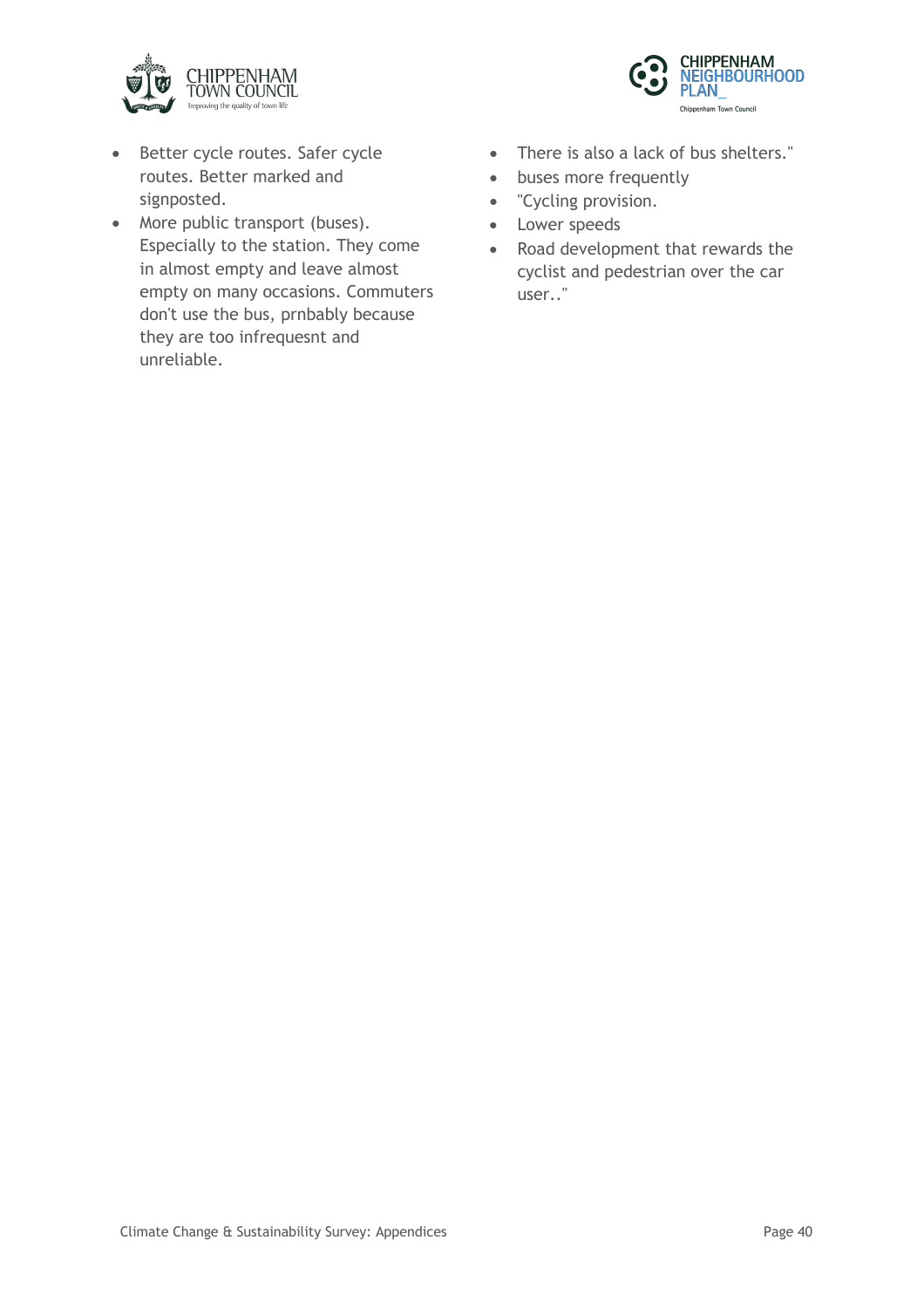



# Appendix 2 Question 32 (open ended responses)

**How could cycling and walking routes to the town centre, train station and other local services be improved? Please provide detail below.**

- Well marked, information shared, natural visibility (for safety), more they are used the safer they will feel
- Make Lowden Hill a pedestrian only route with the exception of resdents who live on it.
- The cycle group ahve a really good handle on this - speak to them. Pedestrisaniseing all of town as above and also creating ore one way and blocking off roads would help. Park lane is a joke at the top. All traffic lights should have a cycle priority box at the front
- Complete the gaps in the network so that cyclists don't have to cycle on busy roads
- Increase them
- I doubt they could.
- safer road crossings
- Address discontinuous routes, poor signage, lack of clearly defined pathways, very badly designed junctions/intersections with roads.
- "Direct, cycle only routes. They need to be the shortest and quickest way to get there. You can't get anywhere in chippenham without crossing loads of roads.
- Make cars less convenient."
- I have already
- Segregated cycle lanes, and paths away from roads and air pollution.
- Cycling down Malmesbury Road to the train station in the morning is quite unpleasant. As is going on into town, or across to Pewsham.
- More joined up. Too many cycle routes vanish.
- Dedicated cycle routes. If shared paths are necessary they need to be wider to be safe.
- separate lanes
- Traffic free routes
- Need more cycle routes that are away from roads.
- There should be more of then and fewer cars.
- More of them and segretated. Make active travel the preference and discourage private car use through good design and public transport
- 20 mph speed limit in town centre
- Priority cycle routes & lots of them that are well connected to home, work & shops etc
- "Cycle lanes that are dotted lines, such as those on Hungerdown lane are worse than no cycle lanes at all. They give drivers the impression that cyclists must be corralled at the edge of the road. This is counter to what the highway code suggests. Please consult with Cycling UK or the local CNDG before spending money on paint.
- Wide, uninterrupted paths with good visibility of any pedestrian entry/exit points are needed. If cyclists have to give way at every side road, avoid trees and bus shelters on a shared-use pavement, the paths will be ignored and cyclists will use the road instead.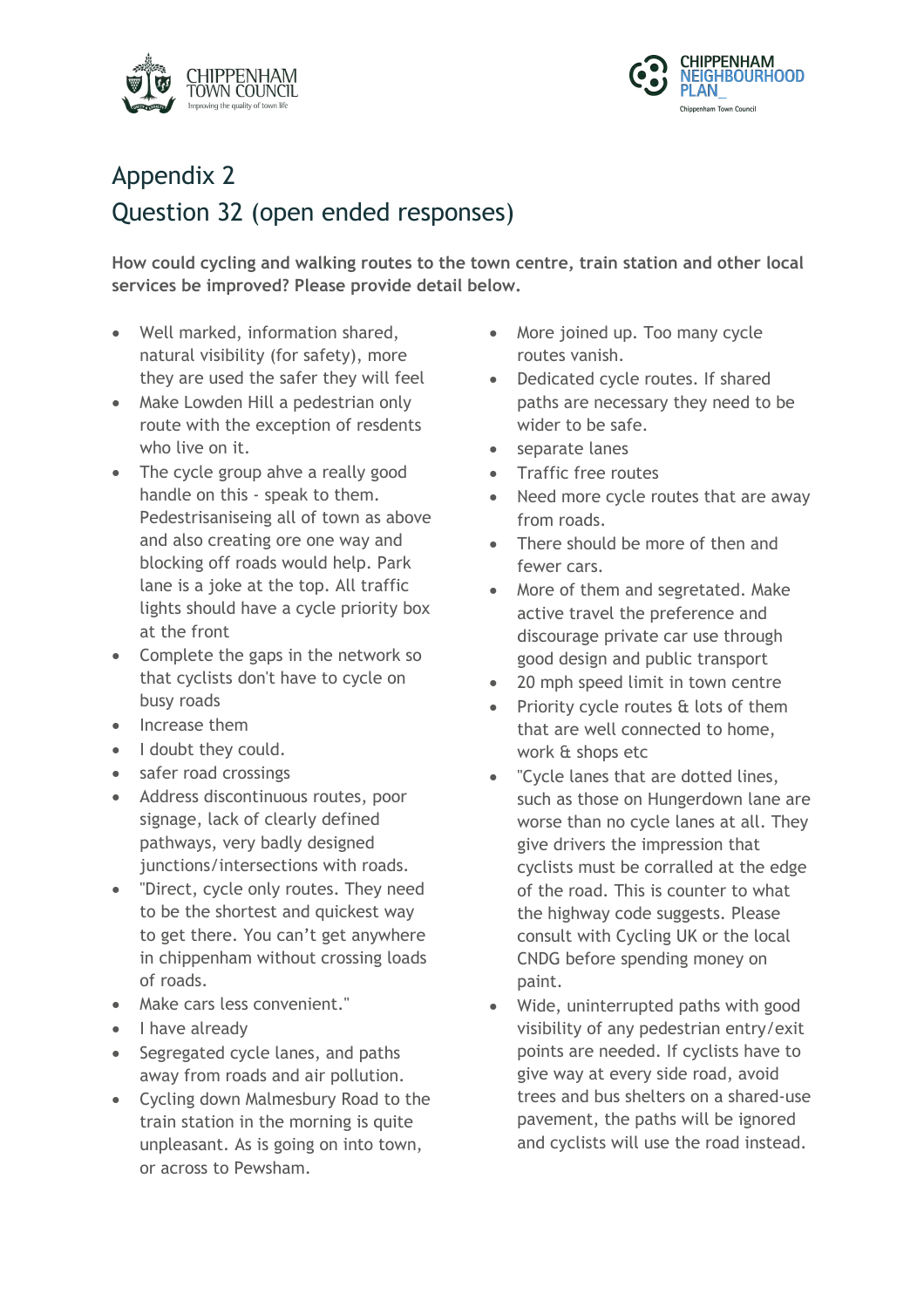

- Alternatively, make riding on the road safer by fixing potholes, reducing speed limits and enforcing advance stop lines and other junction improvements."
- Connect them safely
- Yes very much so. We need to urgently create a sustainable transport infrastructure
- Added bike lanes/routes.
- Segregated cycle lanes where you don't have to give way to traffic to every junction, as in Holland
- "Thee isn't really a safe cycling route into town or the station from where I live so I usually walk. Walking down Malmesbury road can be very smelly (from exhaust fumes) at busy times, especially from John Coles park down to station. This part of pavement is also very uneven, which could be problematic for older people.
- I would love a bike lane to Corsham and Calne (suitable for road bikes). Bike track to Calne is great but getting to it from here is not easy have to go via busy town centre which isn't great with kids. The cycle lane in Park Lane is a bit dangerous as people park in it & it suddenly runs out. It could be improved by being extended to station and also down one way system to bridges"
- Cycle lanes run out suddenly, motor vehicles have priority and are too close/fast
- The pedestrian exit from the station means you have to walk into the road to get to the pavement
- Not sure about specific areas, but certainly some cycle/walking paths not near to roads and connecting housing to shops, schools and services would be advantageous. And well thought out on-road cycle networks.
- Better lanes, less vehicles
- Wider paths, traffic calming measures on busy roads (e.g. Malmesbury Rd, Bristol Rd, Lowden Hill and Bath Road)

**CHIPPENHAM** 

Chippenham Town Council

**NEIGHBOURHOOD** 

- 20 mph zones and traffic calming. Segregated cycle lanes. Banning cars in and near town centre.
- better off road connections and walking routes away from busy polluted roads
- Traffic free cycle lanes to key places in the town, e.g. supermarkets, sports clubs, parks, schools. Not piecemeal and broken as now. Well lit all the way.
- More/better cycle paths
- Narrow Langley Road, one-way system and New Road so that a shared ped/cycle path can be provided,and restrict car use/parking on New Road
- "Cycling routes from East side of Chippenham eg London Road/Pewsham need to be created. These may have to be away from main road/most direct route to town centre/train station etc (where main road too narrow to allow for addition of cycle lanes).
- Walking routes from East side are currently acceptable and would be improved by taking cycles off the pavements and onto dedicated cycle lanes."
- Dedicated cycle lanes and routes
- The town centre is devoid of safe cycling routes. There are several routes into town but these simply take cyclists into busy main rouads and put them in danger. I would not want my kids cycling through the central of Chippenham. It is car dominated and dangerous. There have been a lot of accidents where cyclists have been knocked off (I have